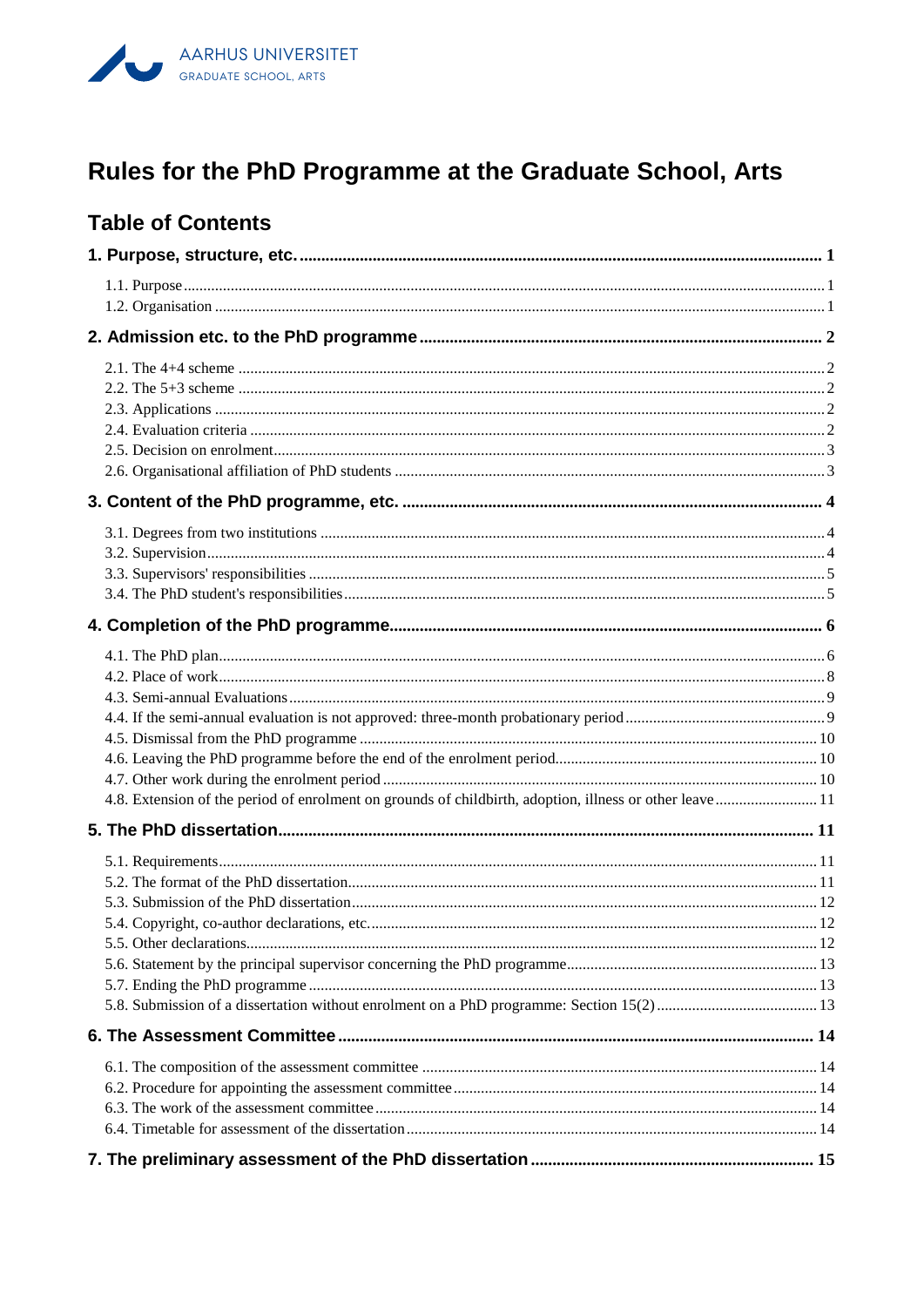

| Supplements to the general guidelines relating to the PhD programme at the Graduate |  |
|-------------------------------------------------------------------------------------|--|
|                                                                                     |  |
|                                                                                     |  |
|                                                                                     |  |
|                                                                                     |  |
|                                                                                     |  |
|                                                                                     |  |
|                                                                                     |  |
|                                                                                     |  |
|                                                                                     |  |
|                                                                                     |  |
|                                                                                     |  |
|                                                                                     |  |
|                                                                                     |  |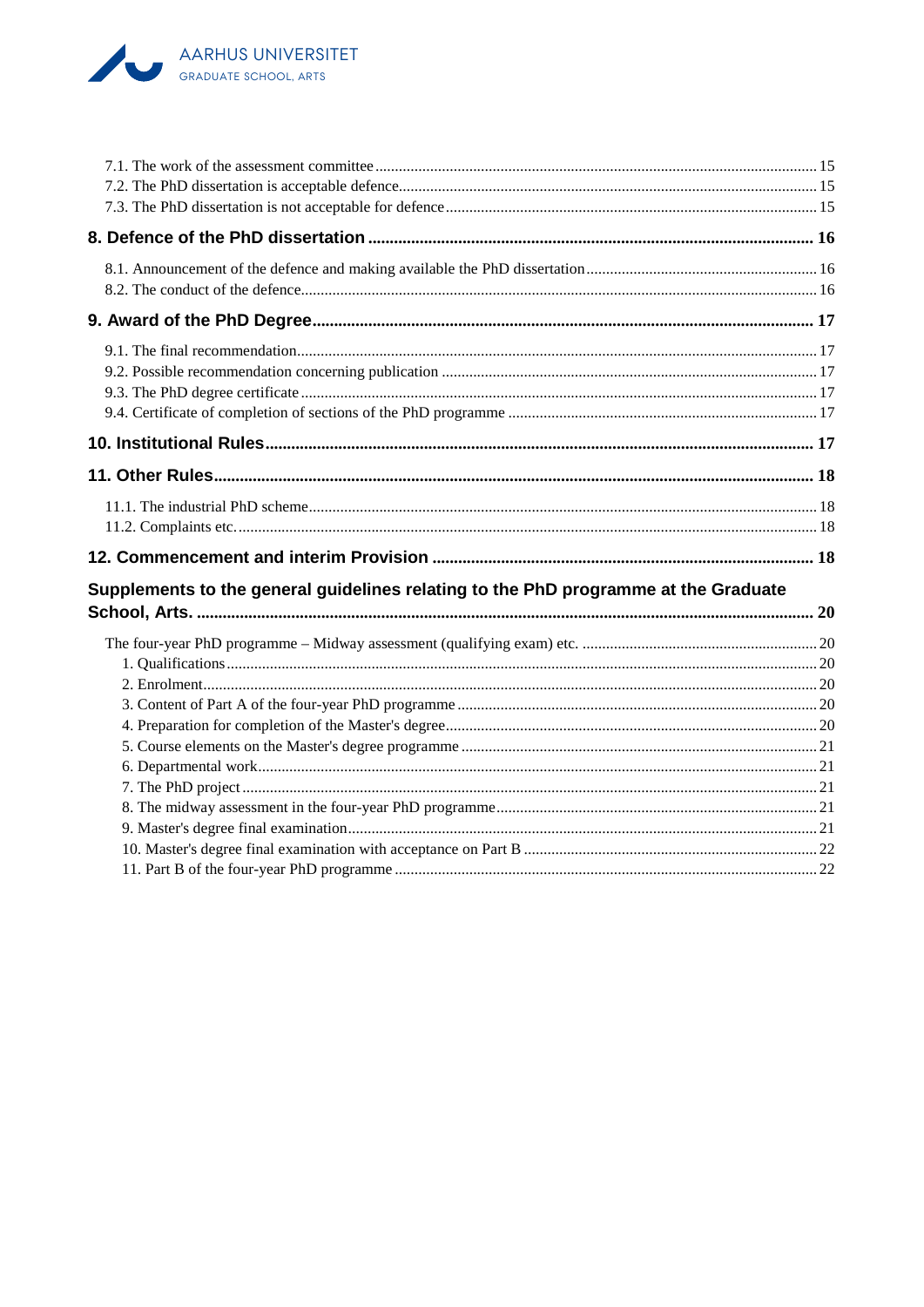

# **Rules for the PhD Programme at the Graduate School, Arts**

#### **Introduction**

The rules for the PhD programme at the Graduate School, Arts have prepared with reference to Ministerial Order no. 577 of 14 May 2010 on the PhD programmes at the universities, the guidelines from Ministry of Science, Technology and Innovation on PhD programmes and Aarhus University's rules for programmes must be organised at graduate schools. The Graduate School, Arts runs the PhD programme at the Faculty of Arts.

# <span id="page-2-0"></span>**1. Purpose, structure, etc.**

#### <span id="page-2-1"></span>**1.1. Purpose**

The PhD programme is a research training programme which aims to develop the competencies of PhD student to carry out research work independently, i.e. abilities in the areas of analysis of, knowledge of, independent work with and communication of academic issues at the highest international level. In this connection, the programme will give students familiarity with all the most advanced research methods and theories in their respective fields. As a result, the PhD programme will qualify a PhD graduate to independently carry out research, development and teaching work in both the public and the private sectors. After completing the PhD programme, PhD students should also have developed all skills in developing new ideas within one or more areas of their discipline, as defined in the broadest sense.

The PhD programme is aimed at training students for future employment both as academic researchers and in a broader range of functions in society.

#### <span id="page-2-2"></span>**1.2. Organisation**

Under the direction of its head, Graduate School, Arts operates PhD programmes at the Faculty of Arts and in the faculty's departments and research centres. The head of the graduate school reports to the dean, and works in collaboration with the PhD committee and the Academic Council to ensure the provision of the best possible PhD programme and research training for PhD students, including competency development for PhD students and all supervisors. The Graduate School, Arts offers eight PhD programmes, each managed by a PhD programme director who, in collaboration with the head of the graduate school and the PhD committee, is responsible for the PhD programme, including quality assurance within the academic disciplines of the programme. This quality assurance is maintained through, among other things, discussion with supervisors and PhD students and the provision of graduate courses.

Each PhD programme has a standing admission committee made up of five experts within the relevant research area. The admission committees make recommendations concerning the admission of students to the programme and the award of PhD scholarships. The committees must cover the spread of disciplines within the research areas of their respective programmes, and both genders must be represented. Membership of the admission committees will be changed regularly. The PhD programme director will be the chair of the admission committee for the programme. The admission committee will involve relevant experts in the work of assessment. Interviews may be held.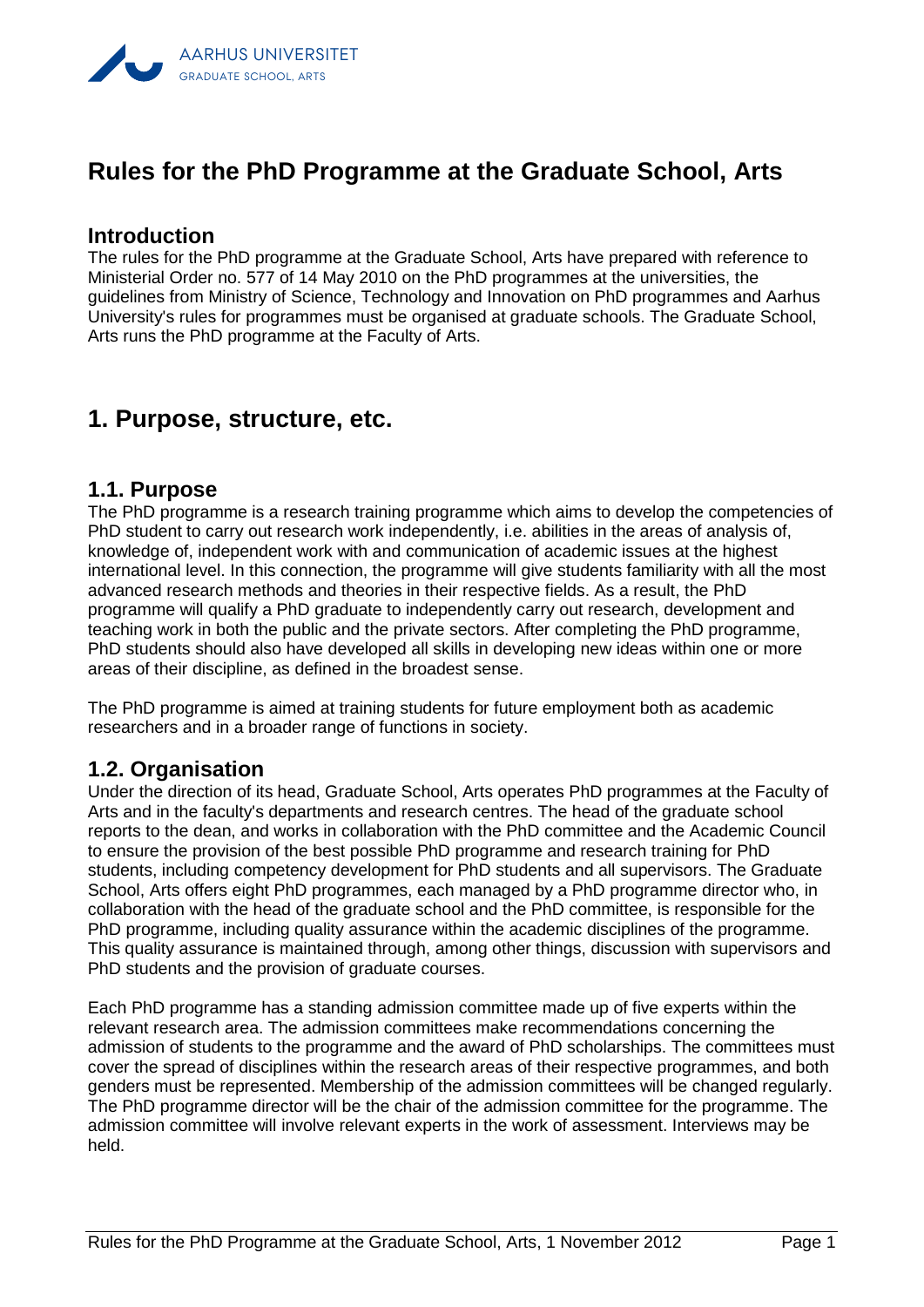

The PhD committee comprises six members elected by the academic staff and six members elected by the PhD students. The committee will carry out the task laid down in the section 16b (7) of the Danish University Act. The head of the graduate school will participate in the meetings of the PhD committee as and when required.

# <span id="page-3-0"></span>**2. Admission etc. to the PhD programme**

The PhD programme is equivalent in length to three years of full-time study at a level above that of a completed Master's degree.

The programme can be organised on a part-time study basis, but may not extend over more than six years. The enrolment period may be extended in connection with childbirth, adoption, illness or other types of leave. The period of study may be shorter if the student has obtained equivalent qualifications to those required by other means (credit transfer).

The Graduate School, Arts offers both a four-year programme (4+4 scheme) and a three-year programme (5+3 scheme).

### <span id="page-3-1"></span>**2.1. The 4+4 scheme**

Admission to the 4+4 scheme requires that students have completed a relevant Bachelor's degree (or have passed examinations equivalent to the requirements for a Danish three-year Bachelor's degree) and that they have passed 60 ECTS points of a relevant Master's degree programme.

For the first two years of the programme (Part A), students are enrolled on both Master's degree and PhD programmes. They complete their Master's degree at the end of the second year. For the remaining two years (Part B), students are enrolled only as PhD students. For other rules concerning Part A of the 4+4 scheme, please refer to the supplement to these rules.

## <span id="page-3-2"></span>**2.2. The 5+3 scheme**

Admission to the 5+3 scheme requires that students have completed relevant Bachelor's and Master's degrees (or have passed examinations equivalent to the requirements for Danish three year Bachelor's degree and Danish two-year Master's degree). Enrolment on a PhD programme is for three years.

## <span id="page-3-3"></span>**2.3. Applications**

Applications for admission to a PhD programme must be made using the university's online application facility. Requirements concerning applications are set out in the guidelines provided. All applications for admission to the PhD programme and for scholarships will be evaluated by the relevant admission committee.

If there are special costs associated with the research project (long-term stay abroad, field studies, experiments, equipment or the like), the application for admission to the PhD programme must include an all appendix with a presentation of the expected special costs.

## <span id="page-3-4"></span>**2.4. Evaluation criteria**

Selection for admission to PhD programmes will be made on the basis of normal academic assessments criteria, with emphasis on the academic evaluation of the applicants' qualifications and of the academic strengths and weaknesses of the proposed projects.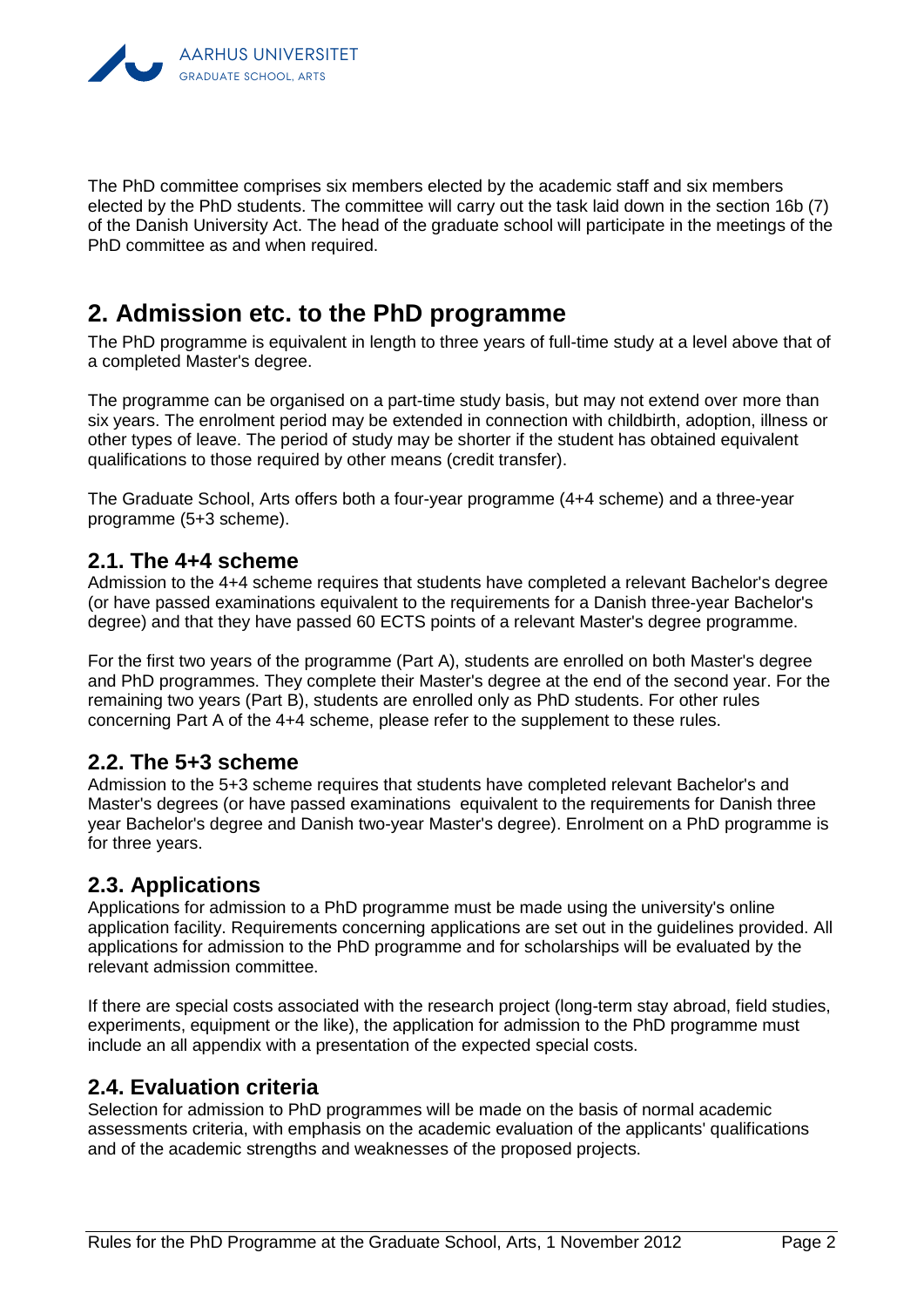

The evaluation of applicants' personal qualifications is based on academic career to date, grades achieved on examinations passed, special qualifications that are relevant for the proposed research project (e.g. language skills and experience with particular theories and methods), and other experience or skills that make it probable that the applicant will be able to satisfactorily complete the PhD programme. Academic publications by applicants and experience gained from stays in overseas research and educational institutions can also be considered. The evaluation of proposed PhD projects will lay weight on academic originality, methodological and theoretical consistency, possible contribution to the academic development of the disciplines, and an assessment of whether projects can be completed within the standard period of the programme.

Other important considerations may be an evaluation of the possible integration of projects into existing research environments, including consideration of future needs of recruitment of staff.

Enrolment at the Graduate School, Arts requires that:

- Applicants have acquired a Master's degree or passed examinations of an equivalent level, or applicants have fulfilled in some other way the necessary academic requirements for undertaking a PhD programme.
- However, it is possible to begin a PhD programme before completing a Master's degree; see the supplement to these rules for the PhD programme at the Graduate School, Arts (4+4 scheme)
- The PhD project lies within one of the faculty's active research areas, and that a member of the academic staff at the level of associated professor/professor is available for appointment as the principal supervisor.
- The necessary resources are available, including workspace, any necessary technical equipment, and funds for journeys and training, for the programme to be completed in accordance with proposed PhD plan and in an appropriate manner within the standard study period
- The applicant is considered qualified for enrolment by the admission committee.

#### <span id="page-4-0"></span>**2.5. Decision on enrolment**

The head of the graduate school will decide on the enrolment of a PhD student on the basis of a recommendation from the admission committee. The dean will decide on the allocation of any scholarship on the basis of a recommendation from the head of the graduate school and the admission committee. Enrolment on a PhD programme takes place as of the first day of a month. Normally no enrolment takes place as of 1 January or 1 July. Enrolment may not take effect retrospectively. Normally enrolment takes place as of 1. February or 1 September.

## <span id="page-4-1"></span>**2.6. Organisational affiliation of PhD students**

PhD students are affiliated to the relevant PhD programme in accordance with the broad academic and methodological aspects of the project. Although PhD students are each affiliated to one specific PhD programme, they may take relevant courses from and participate in other academic activities in several programmes, in agreement with their principal supervisor.

PhD students who are employed by the faculty or who have a full- or part-time workplace at the faculty are normally affiliated to the department and research programme of their principal supervisor. The PhD programme is responsible for ensuring that PhD students also have affiliation to relevant research environments.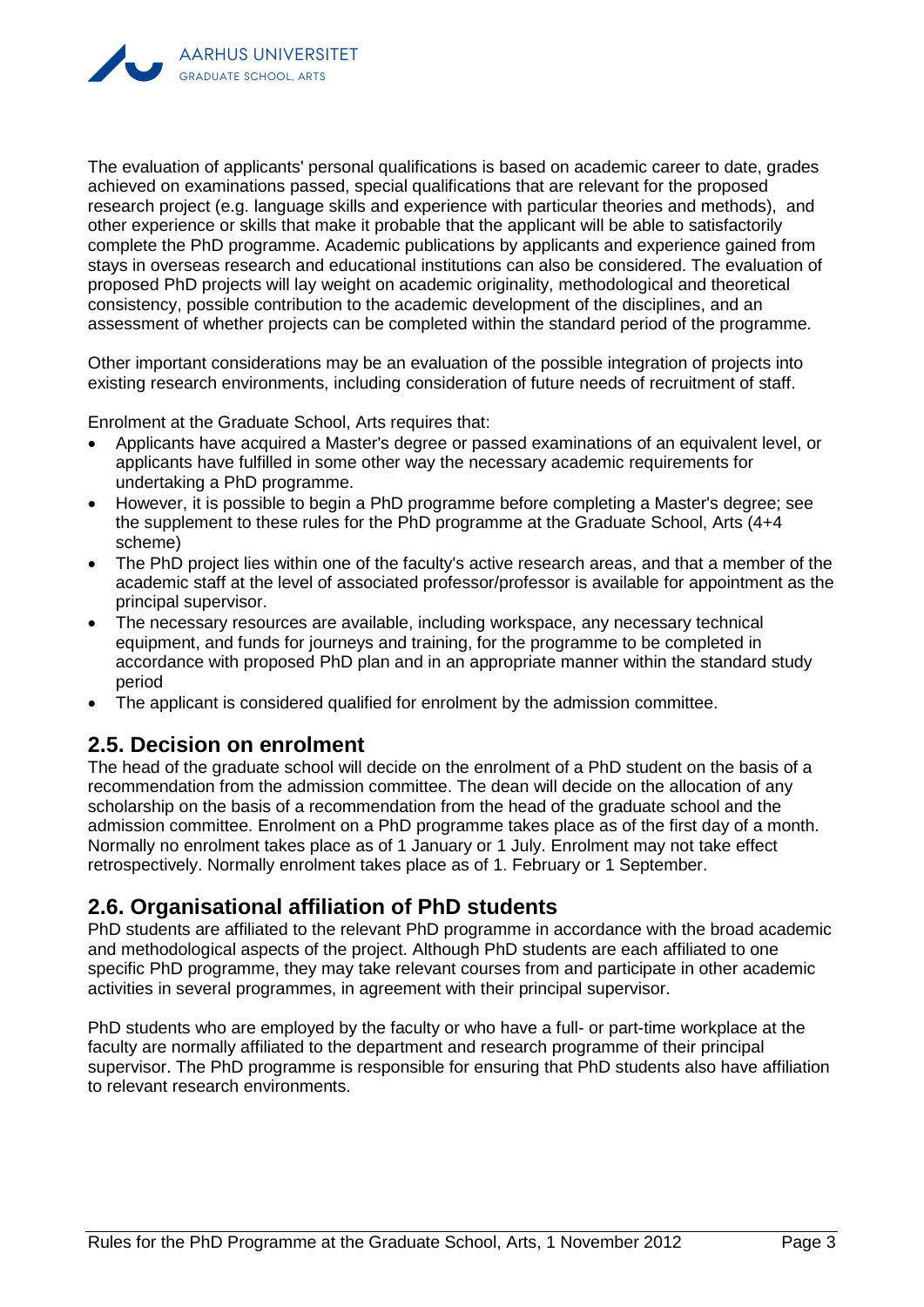

# <span id="page-5-0"></span>**3. Content of the PhD programme, etc.**

## <span id="page-5-1"></span>**3.1. Degrees from two institutions**

The Graduate School, Arts works in collaboration with international partners in its programmes. The programmes may be organised in collaboration with one or more cooperating foreign PhD training institutions. Enrolment based on collaboration on degrees at two institutions will be based on framework agreements between the Graduate School, Arts and the partner institutions. Similarly, individual agreements will be entered into with partners concerning the content of a student's PhD programme. The PhD plan will then be based on this agreement.

### <span id="page-5-2"></span>**3.2. Supervision**

The head of the graduate school will appoint supervisors for the PhD project.

The principal supervisor must be an active, recognised researcher within the relevant research area, and must be employed by the university as a professor or associate professor, or on an equivalent level, and must be affiliated to the Graduate School, Arts. All supervisors must be academically qualified in the area of the PhD project. Other experts may be associated as project advisors, according to the mentor agreement.

Two, or normally at most three, supervisors will be appointed for a PhD project:

- A principal supervisor, who will have overall responsibility for all aspects of the PhD programme and for the supervision process as a whole.
- One (or possible two) co-supervisor(s), who will provide academic guidance in the PhD project in accordance with written supervision agreement. The co-supervisors may be employed at other institutions in Denmark or abroad.

If the project or a significant part of it is conducted outside the faculty, a co-supervisor will normally be appointed from the institution at which the work is carried out. (See also section 11, Other regulations, concerning the appointment of a company supervisor in connection with private sector PhD projects link to rules on the industrial PhD scheme)

#### **Change of supervisor**

Supervisors may be changed in the course of a PhD programme, or additional supervisors appointed. A request for a change of supervisor may come from the PhD student or from the principal supervisor, or the change may be initiated by the head of the graduate school. Request to the Graduate School, Arts for a change of supervisor must be made through the graduate school administration. The head of the graduate school will decide on changes of supervisors and on the selections on new supervisors.

If the principal supervisor or a co-supervisor is unavailable for a period of a month or more during the course of the PhD programme, the graduate school administration must be advised of this, and an acting supervisor will be appointed.

#### **Supervision Agreement**

A written supervisor agreement will be prepared. This supervisor agreement will form an element of the PhD plan. The graduate school will approve the supervision agreement at the latest three months after the enrolment of the PhD student. A PhD student will be offered 180 hours of PhD supervision in total, i.e. normally 30 hours of supervision per semester, divided between the project supervisors. This amount includes supervisors' preparation work. However, the need for and extent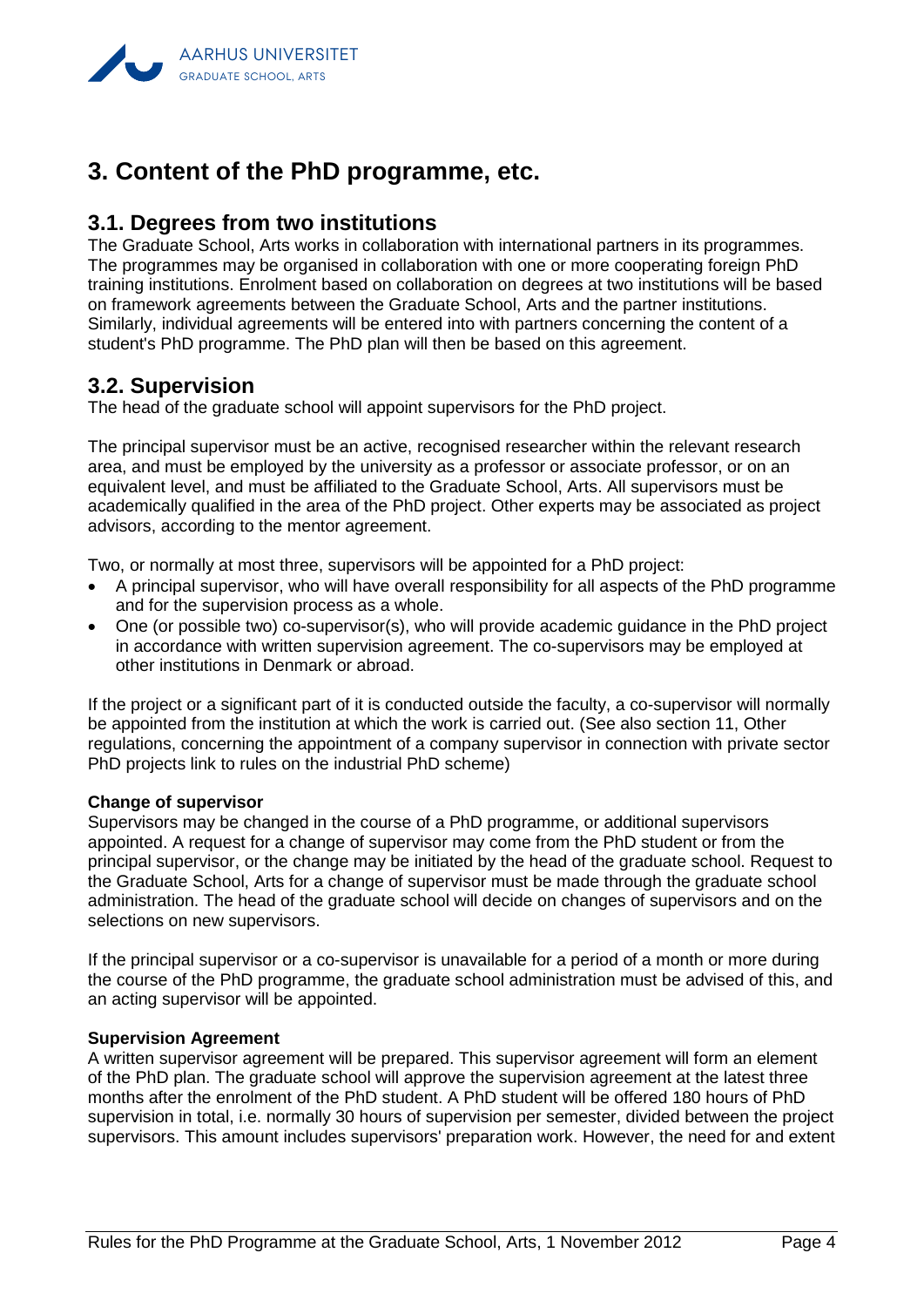

of supervision may vary over the course of the programme. Principal supervisors must meet their students on regular basis.

## <span id="page-6-0"></span>**3.3. Supervisors' responsibilities**

The *principal supervisor* has overall responsibilities for the PhD programme as a whole, for supervision as a whole, for the preparation of the PhD plan, for semi-annual evaluations, etc. The principal supervisor will monitor the progress of the PhD student's research project and the writing of the PhD dissertation with a view to ensuring completion as required. The principal supervisor has responsibility for contacts between the Institution and the co-supervisors concerning work on the PhD project. This is particularly important if the PhD studies are carried out in part outside the institution.

*In addition to academic supervision, the principal supervision must:*

- Together with the student, prepare a realistic PhD plan at the start of the project.
- Evaluate the progress of the PhD student's research project and report on this in semi-annual evaluations
- Participate in development work and competency development at the Graduate School, Arts
- Support and guide the PhD student in developing national and international contacts and in working cooperatively in the world of research
- Support and guide the PhD student in his or her efforts to publish research results in the course of the PhD programme
- Actively update the PhD student's status in the university's online PhD system (PhD Planner) throughout the programme, including submission of the PhD plan and semi-annual reports on time

*All supervisors must:*

- Remain aware of all changes in the PhD order and other rules and guidelines for PhD studies
- Provide supervision regularly, and read and discuss the student's work
- Stay in regular contact with the student
- Establish contacts with other relevant research environments, both nationally and internationally
- Ensure that the PhD student retains the rights to his or her own research results in instances of joint research projects, joint experiments, joint research publications, etc., for example by means of declarations by co-authors.

## <span id="page-6-1"></span>**3.4. The PhD student's responsibilities**

The PhD student must keep his or her supervisors informed of the progress of the project, including:

- All important research results
- Drafts of abstracts, publications and the PhD dissertation
- External contacts that affect the project
- All relevant information concerning the progress of the PhD programme and work on the dissertation, including information relevant to the semi-annual evaluations points (these points to be notified to the principal supervisors in good time)
- According to 4.2 participate actively in the workplace research environment. Respectively, research programme's general activities.

The PhD student must also be aware of changes in the PhD order and in other rules and guidelines relevant for the PhD programme, and actively update his or her portfolio in the university's online PhD system (PhD Planner) and in the faculty's research database.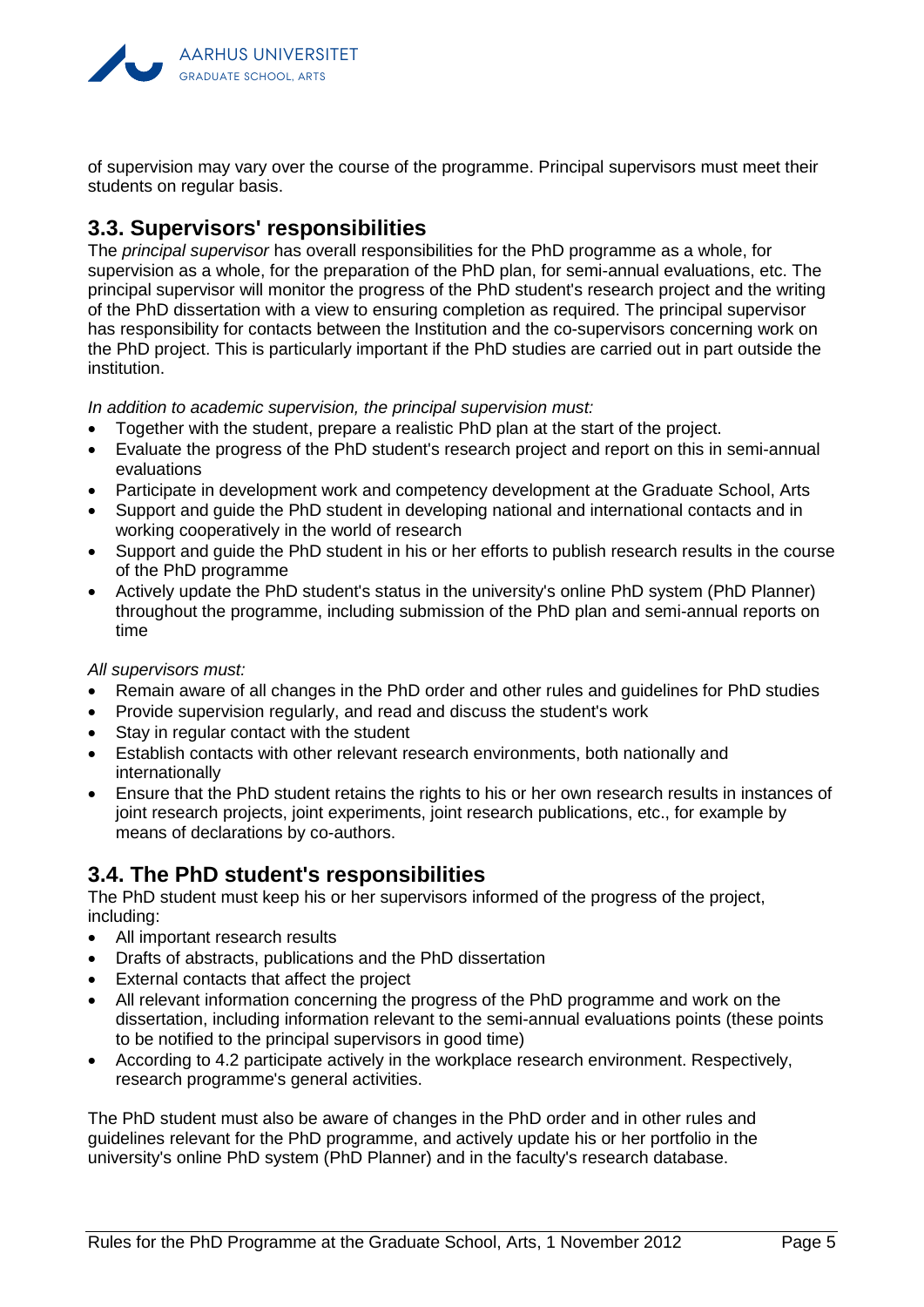# <span id="page-7-0"></span>**4. Completion of the PhD programme**

## <span id="page-7-1"></span>**4.1. The PhD plan**

The PhD student must prepare a research and education plan in cooperation with the principal supervisor. The plan will include a timetable for the PhD project, including the writing of the PhD dissertation within the standard study period. The graduate school will approve the PhD plan on the recommendation of the PhD programme director. The graduate school approves the PhD plan after setting from PhD programme director on the basis of an assessment of the feasibility and consistency with the graduate school's quality requirements, including applicable rules.

The PhD plan must be approved at the latest three months after the student's enrolment on the PhD programme. The PhD plan must be prepared using the university's online PhD system (PhD Planner), and must be updated regularly in connection with the semi-annual evaluation.

The PhD plan must include the elements listed below.

#### **1. Timetable**

The PhD plan must include timetable for all elements of the PhD programme, including PhD courses, changes of research environment in which work is done, overseas study trips, field studies, work on the PhD Dissertation, and work assignments at the university department or collaborating institutions. If the PhD programme is conducted in collaboration with external partners, the period working at the faculty and at the premises of the external partners must be included in the timetable.

*Credit transfer* - A detailed overview must be attached to the PhD plan of all activities relevant to the programme that have already been carried out and that the principal supervisor considers could qualify for credit transfer without changing the level of the PhD programme.

#### **2. Supervision agreement**

Please refer to section 3.2 above concerning the supervisor agreement.

In the event of a change of supervisor or the appointment of additional supervisors, the supervision agreement must be updated and approved by the graduate school.

#### **3. Project description and work plan for the PhD project**

A description of the academic content of the PhD project, including its main elements, ideas concerning methods, theories and any empirical research work planned, etc. The PhD plan should include a realistic description of the work involved, divided up into tasks distributed over the semesters of the PhD programme. The PhD plan should also state the planned language of the PhD Dissertation.

One year after entry to the PhD programme (for the 4+4 scheme, in connection with the midway evaluation) an overview of the planned sections and contents of the PhD Dissertation must be added to the PhD plan, and also a proposal for the form of the dissertation, i.e. whether it is expected to be a monograph or composed of several shorter texts. At the same time, an extended and developed description must put the work done to date into perspective in relation to existing research. These elements must be included in the second semi-annual evaluation (for the 4+4 scheme, in the fourth semi-annual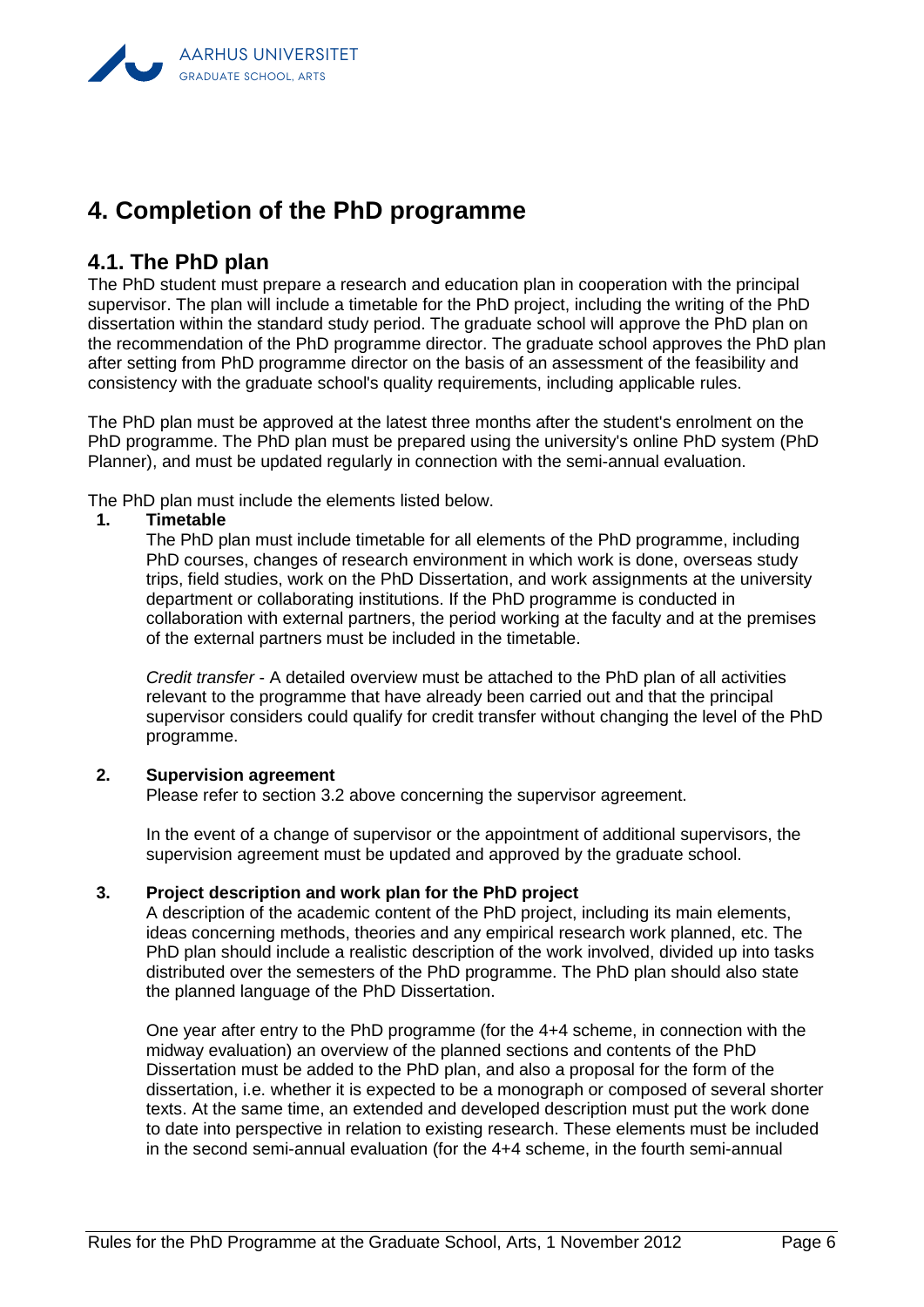

evaluation).

#### **4. Plan for participation in PhD courses**

PhD courses must be completed corresponding to approximately 30 ECTS points in total. PhD courses taken must be relevant to the PhD student's research project, training or prospective career. Participation in PhD courses must be planned in cooperation with the principal supervisor. The PhD course must be on a higher academic level than the Master's degree, unless there is special reason for giving dispensation from this principle.

By agreement with the principal supervisor, the PhD student may participate in courses offered by the graduate school, by national or international course providers or research networks, or by other organisations. The principal supervisor will recommend the number of ECTS points to be awarded for each course in which the student has participated in the semi-annual evaluation. Normally, 1 ECTS point is considered equivalent to 25 hours of work, including preparation time etc. To a limited extent, ECTS points may be awarded for participation in academic conferences, if the outcome is considered equivalent to the outcome form participating in a PhD course. A maximum of 10 of the 30 ECTS points required may be earned in this way. Participation in PhD workshops, master classes or the like specifically aimed at PhD students, including occasions where these events are organised in connection with conferences, are awarded ECTS points as for participation in PhD courses.

PhD students may participate in PhD courses in transferable skills or other general competencies that strengthen their career and employment prospects. PhD courses in supervision and in university teaching are obligatory, and must be completed early in the PhD programme, in order that the courses can prepare PhD students to undertake their work obligations, including work for their departments. Exemptions may be given from the courses if the student has previously acquired equivalent qualifications.

**5. Plan for participation in active environments (change of research environment)** With a view to ensuring the international level of the PhD programme, a long-term and continuous period of research lasting at least two months must be included at an active research environment which is not your own (preferably outside Denmark).

The aim of this period of research is to develop the research network of the PhD student concerned as well as their knowledge of other relevant research environments and traditions. It should also contribute to the PhD student's understanding of the project's contextualisation, contribution and relevance.

Reflection concerning change of research environment and international research stays must appear in the PhD plan. The head of the graduate school may give exemptions from this requirement in connection with approvals of the PhD plan, if there are academic or other important reasons for doing so.

Total stay overseas may not normally exceed one year. Because of the need to ensure that the PhD dissertation is handed in before the end of the enrolment period, lengthy stays abroad may not be placed in the last semester of the programme.

It is expected that PhD students will participate actively in international academic conferences and workshops.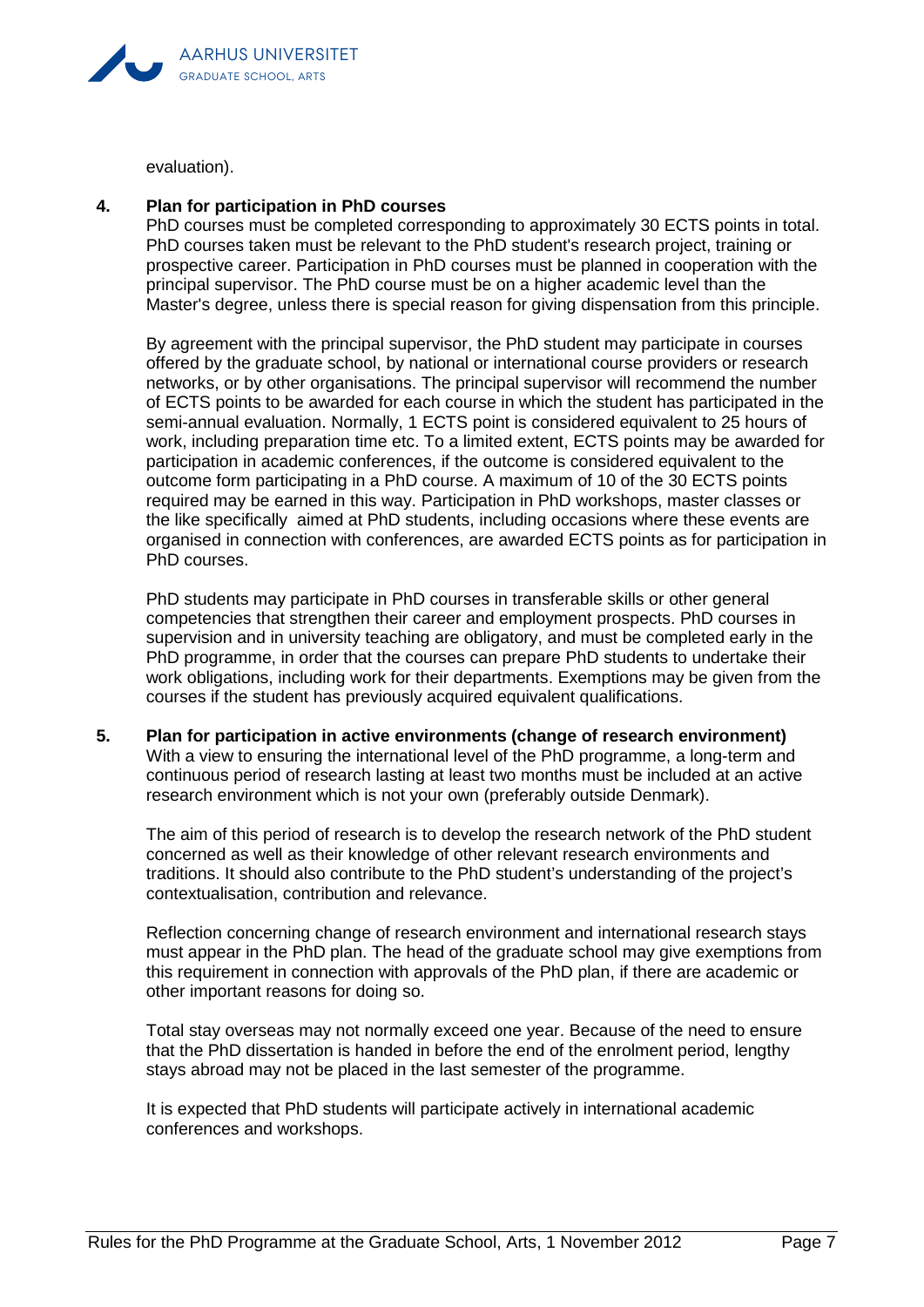

**6. Plan for teaching activities or other forms of communication of knowledge** Teaching and other forms of communication of knowledge must be related to the PhD student's PhD project as far as is possible.

#### *Work within the department by PhD students*

Unless otherwise agreed with external partners, PhD students will carry out 840 hours of work within their department in the course of their PhD programme. This may be work involving tutoring, independent teaching and academic assistance in research centres, academic conferences, academic journals or major research grant applications. This departmental work must have an experience or learning dimension related to the PhD student's education or future career prospects. Departmental work must be planned on enrolment with consideration for the central elements in the PhD plan, and must be registered in the PhD plan. The semi-annual evaluations shall contain information about the extent of the PhD student's departmental work over the past half-year. Responsible for the availability of the PhD student's teaching resources, as well as for the planning of their learning tasks is undertaken by the director of studies at the department, while the availability of and the scheduling of other tasks (scientific assistant) is undertaken by the head of the department. The rules are presented in the faculty's guidelines for departmental work (PhD student's paid work for departments 840 hours total).

#### **7. Any agreements on intellectual property rights**

In connection with the preparation of the PhD plan, account must be taken of the issues of copyright and rights to any data material collected. If the PhD programme is to be carried out in collaboration with other parties, the PhD plan must include an agreement concerning copyright to any data material collected. If the PhD student publishes any of his or her research results in collaboration with other writers, then a co-author declaration must be provided. Any limitations on copyright must be approved by the head of the graduate school.

#### **8. Financing plan (budget)**

*A financing plan forms a part of the application for enrolment on the PhD programme*. The PhD student must prepare a realistic budget presenting the expenses connected with varying out the proposed PhD programme, including cost of any special equipment needed, participation in courses and seminars, travel, lengthy stays overseas, tuition, etc.

The financing plan must be adjusted if necessary in connection with the preparation of the PhD plan, and must be attached to that plan. Account should be taken of any reservations on the part of the graduate school concerning the scale of such costs expressed in connection with the approval of the enrolment of the PhD student and the award of the PhD scholarship.

If the PhD programme is to be wholly or partially externally financed, the faculty will prepare a written agreement with the external party or parties on the financing of the programme and the amounts that the parties will make available to the PhD student.

#### <span id="page-9-0"></span>**4.2. Place of work**

It is understood that PhD students will have their place of work at the premises of the research programme to which they are affiliated, and that they will be regularly present and active there, if they are not working in some other research environment in accordance with the PhD plan. During the academic semesters, it is expected that PhD students will be actively working at their place of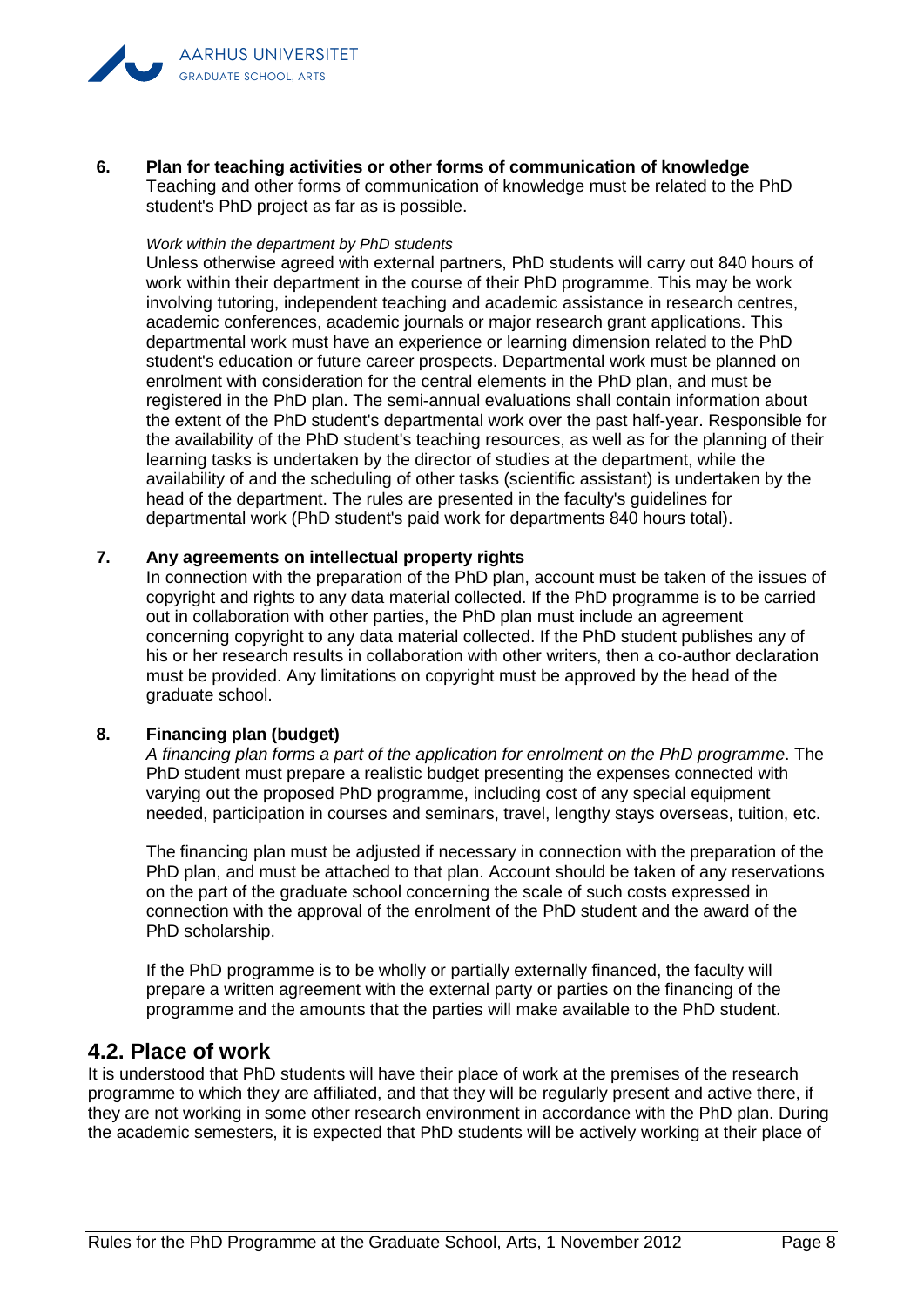

work, unless some other arrangement is agreed with the principal supervisor and the head of the graduate school.

In cases where the PhD programme is conducted in collaboration with an external institution or company, the division of work time between the department and the other institute or company involved will be agreed at the time of enrolment on the programme. Written agreements will be signed by the head of the graduate school.

### <span id="page-10-0"></span>**4.3. Semi-annual Evaluations**

Every six month, an evaluation will be made of whether the PhD student's studies are progressing satisfactorily in accordance with approved PhD plan. In the evaluation, account will be taken of documented illness, periods of maternity/paternity leave, other forms of permitted leave, and other academic factors. The student must be evaluated for each six-month period of active study during the entire period in which he or she is enrolled as a PhD student.

The principal supervisor is responsible for initiating and administering the semi-annual evaluation. The principal supervisor and the PhD student are required to meet to discuss the evaluation. The future course of the programme and the project should also be discussed at the meeting. It is the responsibility of the principal supervisor to ensure that the evaluation is conducted realistically and in specific terms in relation to the PhD plan. The PhD student has two weeks in which to comment on the evaluation by the principal supervisor. The semi-annual evaluation must be entered into the university's online PhD system (PhD Planner).

The PhD programme director will put forward the semi-annual evaluation for approval by the head of the graduate school. The head of the graduate school is responsible for deciding whether the semi-annual evaluation should be approved and the PhD student should continue his or her studies, or whether special measures such as a three-month probationary period are necessary.

In connection with the semi-annual evaluation 12 months before the end of the period of enrolment on the PhD programme, a dissertation/thesis seminar will be arranged at which the PhD student must present an outline of the planned dissertation, including selected written examples of the basic hypotheses, theories and methods. The outline will be critically discussed among the PhD student, principal supervisor, and expert senior researchers. The dissertation/thesis seminar may be arranged by the department or in connection with an event at a Danish or foreign institution. The dissertation/thesis seminar may form part of the background for the semi-annual evaluation. The principal supervisor is, in close dialogue with the PhD student, responsible for contacting the PhD programme/research programme/department to organise the dissertation/thesis seminar. Opponents at dissertation/thesis seminars are at later point allowed to be part of the committee that will be assessing the final PhD dissertation.

If the dissertation is not submitted to the graduate school by the end of the enrolment period, a semi-annual evaluation must be submitted at the end of the enrolment period with a description of the status of the project, including a schedule for the completion and submission of the dissertation. The head of the graduate school may in such cases decide to extend the period of enrolment. (cf. also 5.7)

## <span id="page-10-1"></span>**4.4. If the semi-annual evaluation is not approved: three-month probationary period**

If the evaluation shows that the PhD programme is not proceeding satisfactorily, despite any adjustments to the PhD plan, a special procedure will be initiated(three-month probationary period). The principal supervisor's description of the elements not satisfactorily completed must be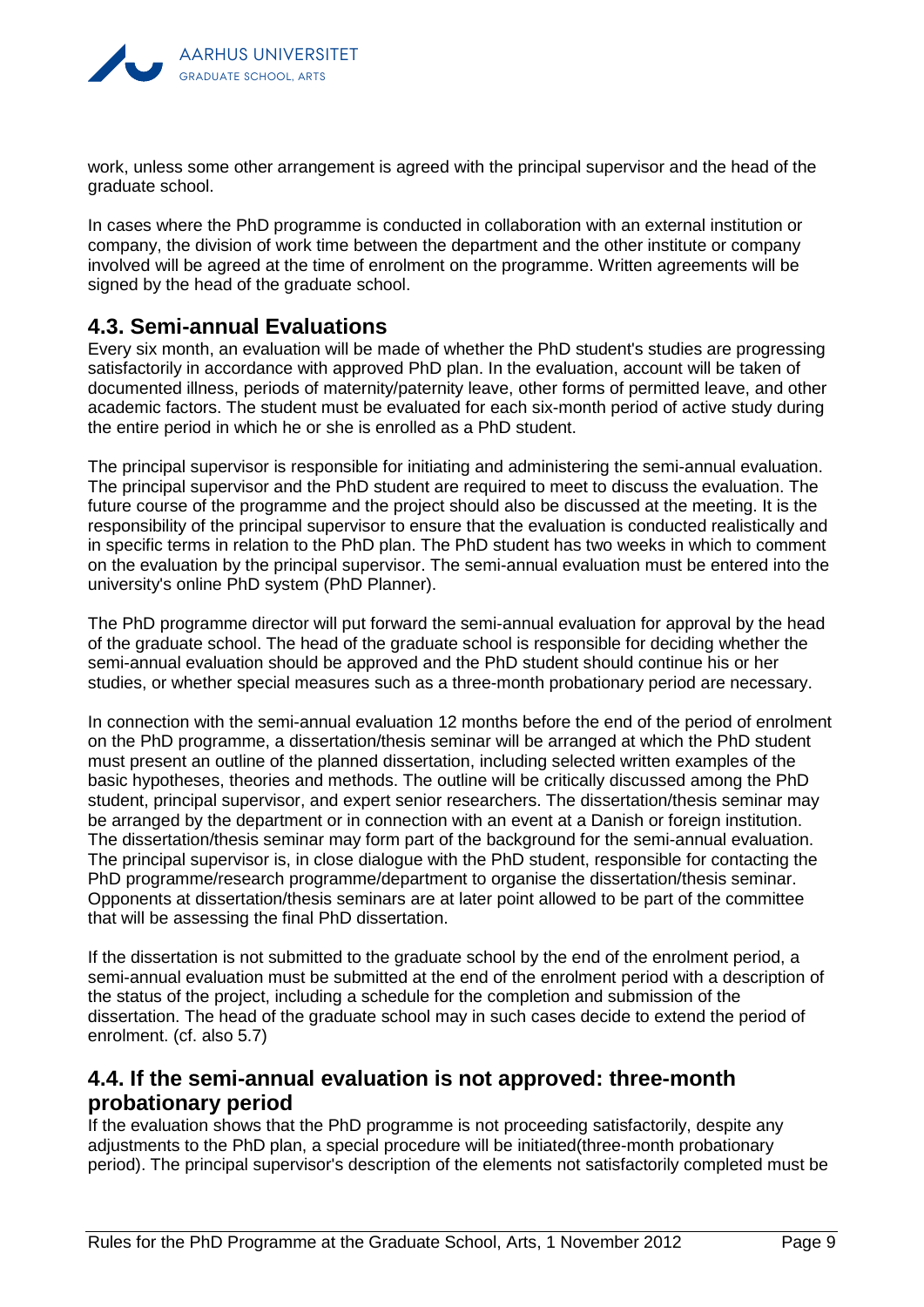

phrased in the semi-annual evaluation in sufficiently precise and specific terms that the PhD student can clearly understand and relate to the lacking elements. A probationary period can if necessary be initiated without being related to a semi-annual evaluation.

After receiving the principal supervisor's recommendation and consulting the PhD programme director, the head of the graduate school will decide whether to offer the PhD student a threemonth probationary period. A PhD student may only be offered one such probationary period. A probationary period does not in itself mean that an extension is granted to the length of the PhD programme. The PhD student must inform the graduate school before a deadline set at a minimum of one week's time whether or not he or she accepts the offer of a three-month probationary period.

The principal supervisor will recommend to the graduate school the goals for what the PhD student should achieve in the probationary period in order to bring the status of the PhD project back into line with the PhD plan and thus provide the prospect that the PhD dissertation will be completed satisfactory academic level. The required task will be notified to the PhD student in writing. In order to assess the result of the PhD student's work during the probationary period, the head of the graduate school will set up a committee on the recommendation of the principal supervisor and the PhD programme director comprising the principal supervisor (possibly the co-supervisor (s)), the PhD programme director, and one other person at the level of professor or associate professor with expertise in the area of the PhD project. The committee must make a written, reasoned recommendation to the head of the graduate school. The assessment must be completed within one month.

## <span id="page-11-0"></span>**4.5. Dismissal from the PhD programme**

The PhD student will be dismissed from the programme by the end of the month in the following cases:

- 1. The PhD student does not accept the graduate school's offer to bring his or her PhD programme into line within a three-month probationary period.
- 2. The head of the graduate school decides on the basis of the recommendation of the assessment committee that the outcome of the probationary period is negative (see section 10(4) of the PhD order).

If the PhD programme is being carried out in collaboration with an external institution or company, or if the PhD student is externally employed, the graduate school will inform the relevant institution/place of employment before initiating the three-month probationary period.

## <span id="page-11-1"></span>**4.6. Leaving the PhD programme before the end of the enrolment period**

If the PhD student leaves the PhD programme before the end of the normal enrolment period, the graduate school and any external partners must be informed immediately.

## <span id="page-11-2"></span>**4.7. Other work during the enrolment period**

The PhD programme is a full-time study unless otherwise agreed at enrolment or subsequently. In order that the PhD dissertation can be completed on time, the graduate school requires that the PhD students should not have other employment during the enrolment period, regardless of how the PhD programme is financed. The head of the graduate school may give exemption from this rule in special cases. An application setting out reasons why such an exemption should be given may be submitted to the graduate school.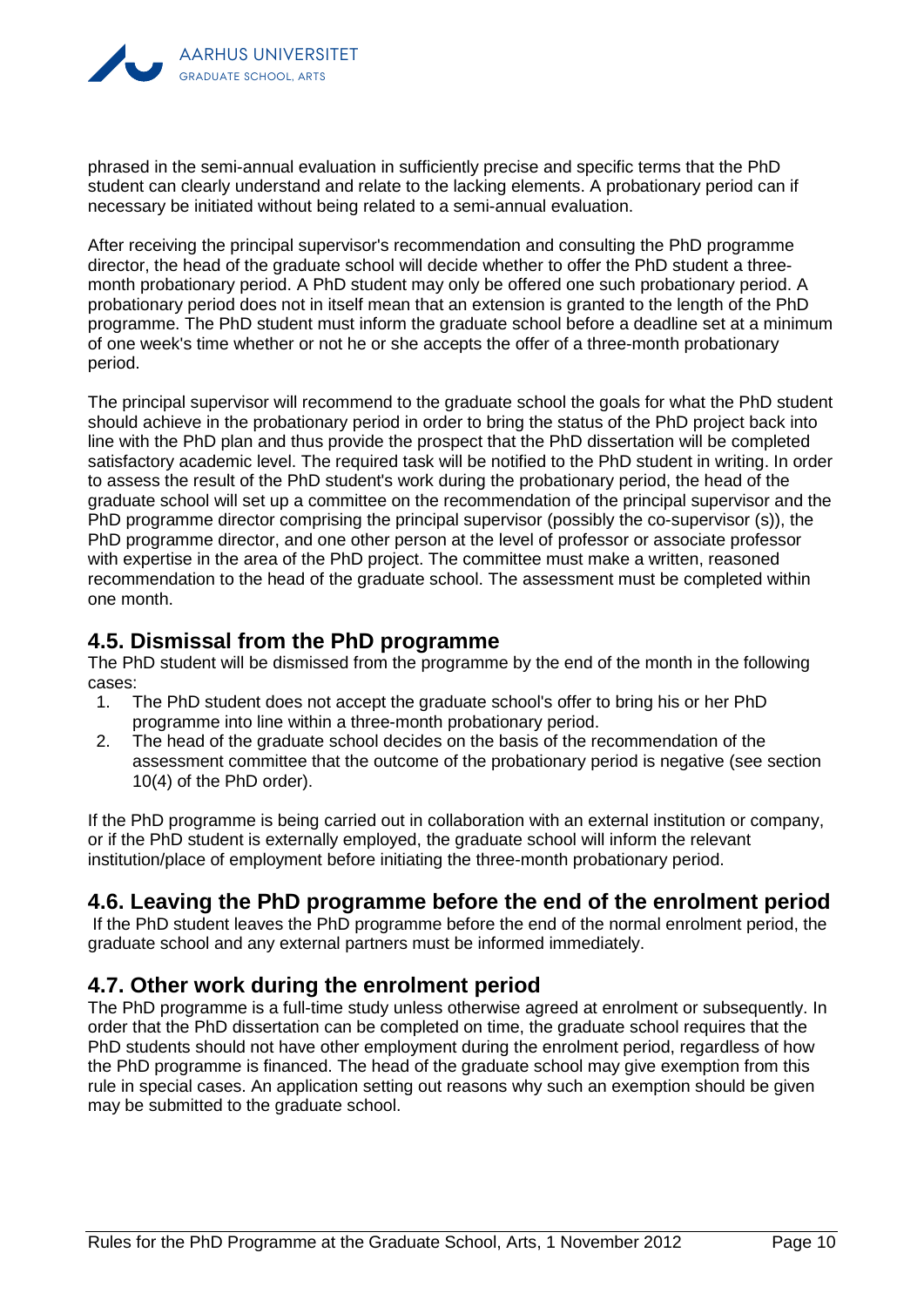

## <span id="page-12-0"></span>**4.8. Extension of the period of enrolment on grounds of childbirth, adoption, illness or other leave**

The enrolment period may be extended in connection with childbirth, adoption, demonstrable delay in the PhD programme as a result of illness, and any other type of leave. Such extension will be made in accordance with the relevant legislation. No extension will be given for illness lasting less than one month.

Leave may be granted in special circumstances if the activity for which leave is sought has academic relevance to the project and will improve it or will enhance the PhD student's future career or employment prospects. The period of leave may not exceed one year, divided into not more than two separate periods.

# <span id="page-12-1"></span>**5. The PhD dissertation**

#### <span id="page-12-2"></span>**5.1. Requirements**

The PhD dissertation must document that the author has carried out an academic project, independently using relevant academic methods, and has thus carried out research work meeting the international standards for PhD degrees within the field in question.

A PhD dissertation cannot be submitted for assessment by two or more authors jointly. However, the research project on which the dissertation is based may have been carried out in collaboration with others.

The dissertation must normally be written in Danish or English. However, the head of the graduate school may give approval for the dissertation to be written in another language. This is normally done at the time of the PhD plan is approved.

The dissertation abstract must be written in both Danish and English versions. If a dispensation has been given for the dissertation to be written in a language other than Danish or English, a version of the abstract in that language must also be included. The abstract may not exceed five standard pages (2,400 characters per page) in length.

Having regard to the need for the PhD project to be completed within the normal period of study and for the requirements of the PhD order concerning the deadline for assessment, the total length of the dissertation may not exceed 250 standard pages (2,400 characters per page), excluding bibliography, lists, appendices, etc. In special cases the head of the graduate school may give an exemption from this requirement. An application giving reasons must be submitted to the graduate school before the second semester. If the assessment committee concludes that the dissertation requires revision before it can be defended, the head of the graduate school will normally give an exemption.

## <span id="page-12-3"></span>**5.2. The format of the PhD dissertation**

The PhD dissertation may take the following forms:

1. A monograph.

A dissertation written independently by the PhD student

2. An article based PhD dissertation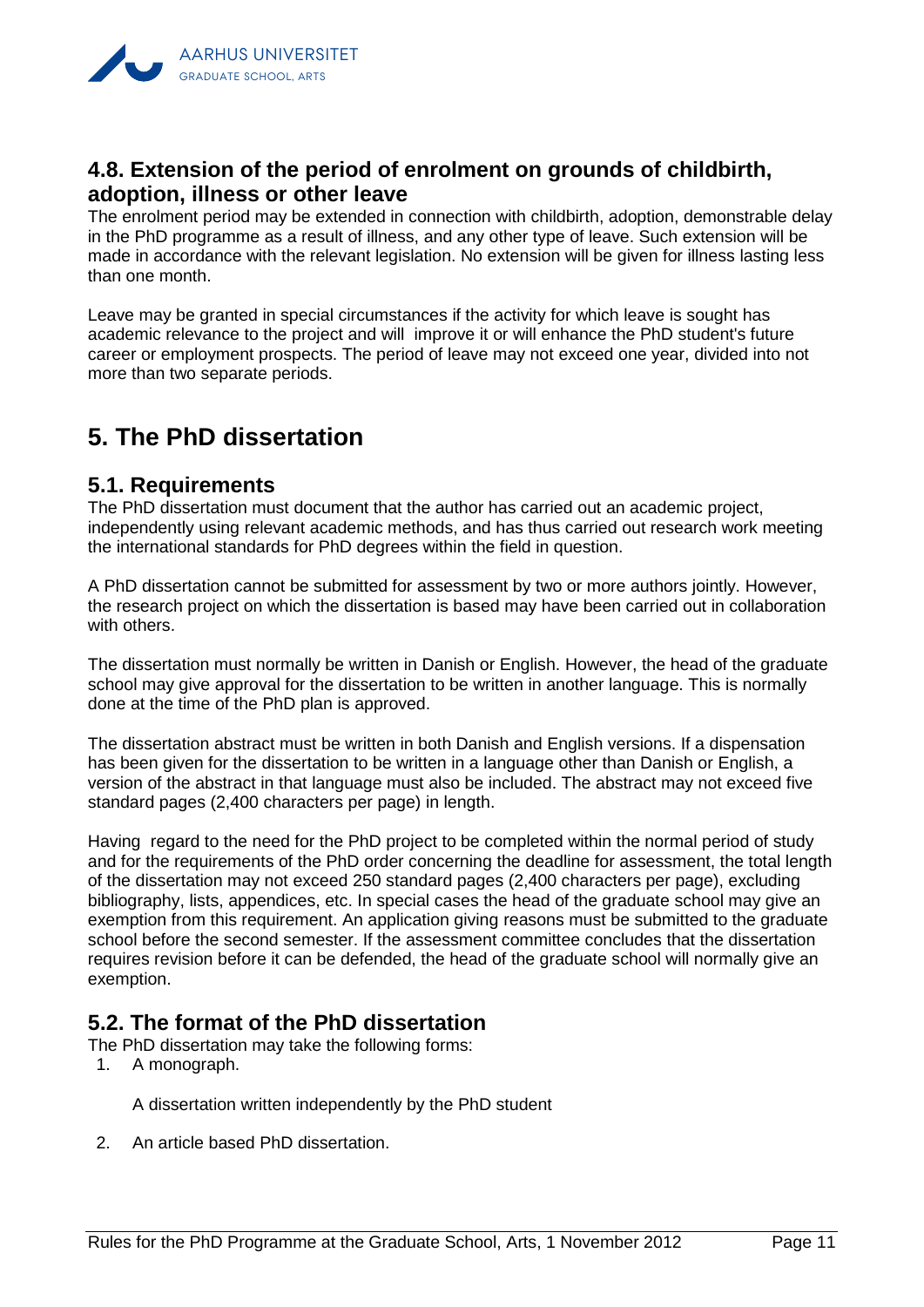

A collection of several academic texts that are related in content and/or methodology and where the results obtained in course of the PhD programme are presented and possibly published, either by the PhD student alone or by the student together with other authors.

In addition, the dissertation must include a separate presentation by the PhD student that takes the form of a large-scale overview article.

The presentation must describe:

- The overall research project
- The overall issues addressed by the dissertation
- The precise research field, and the research methods and theories
- An overview of the research (if this is not made clear in the separate works)
- The relationship between the individual texts, and their relationship to the overall project
- The result achieved, with an evaluation of the methods used
- The relationship of the research result obtained to other significant research in the field

Both types of dissertations must also include a summary/abstract (see section 5.1, Requirements).

In addition to the written work, the candidate may submit other kinds of research output. This output could involve a portfolio of work, film, software, exhibitions, performances, or similar. Regardless of the specific format, all elements should be contextualized in relation to relevant research traditions.

#### <span id="page-13-0"></span>**5.3. Submission of the PhD dissertation**

It is expected that the PhD dissertation will be submitted to the graduate school at the end of the enrolment period and any extension for childbirth, illness or other leave. The department will be responsible for making the necessary number of copies for assessments; the defence and general availability before the defence (Please see the website of the graduate school for more information)

#### <span id="page-13-1"></span>**5.4. Copyright, co-author declarations, etc.**

All rights to the dissertation belong to the author; unless a special agreement concerning intellectual property rights has been entered into with external parties at the time of the enrolment on the PhD programme. If the author enters into an agreement with a publisher or the like concerning publication of the dissertation in whole or in part, the publisher's agreement must be secured at the same time to the effect that the dissertation can be assessed in accordance with rules currently in force, including section 19(2) of the PhD order. In cases where the PhD dissertation includes work with several authors, declarations from the co-authors must be submitted together with the dissertation stating that the co-authors are aware that the work forms a part of a PhD dissertation and stating the extent and nature of the PhD student's share of the work. These declarations must be dated and signed by the co-authors and the PhD students as author of the dissertation submitted.

#### <span id="page-13-2"></span>**5.5. Other declarations**

If the dissertation has previously been assessed (either in parts or in its entirety) with a view to gaining a PhD degree or any similar academic degree at any institution of higher education either in Denmark or abroad, this must be stated when the dissertation is submitted, and the result of such assessment stated.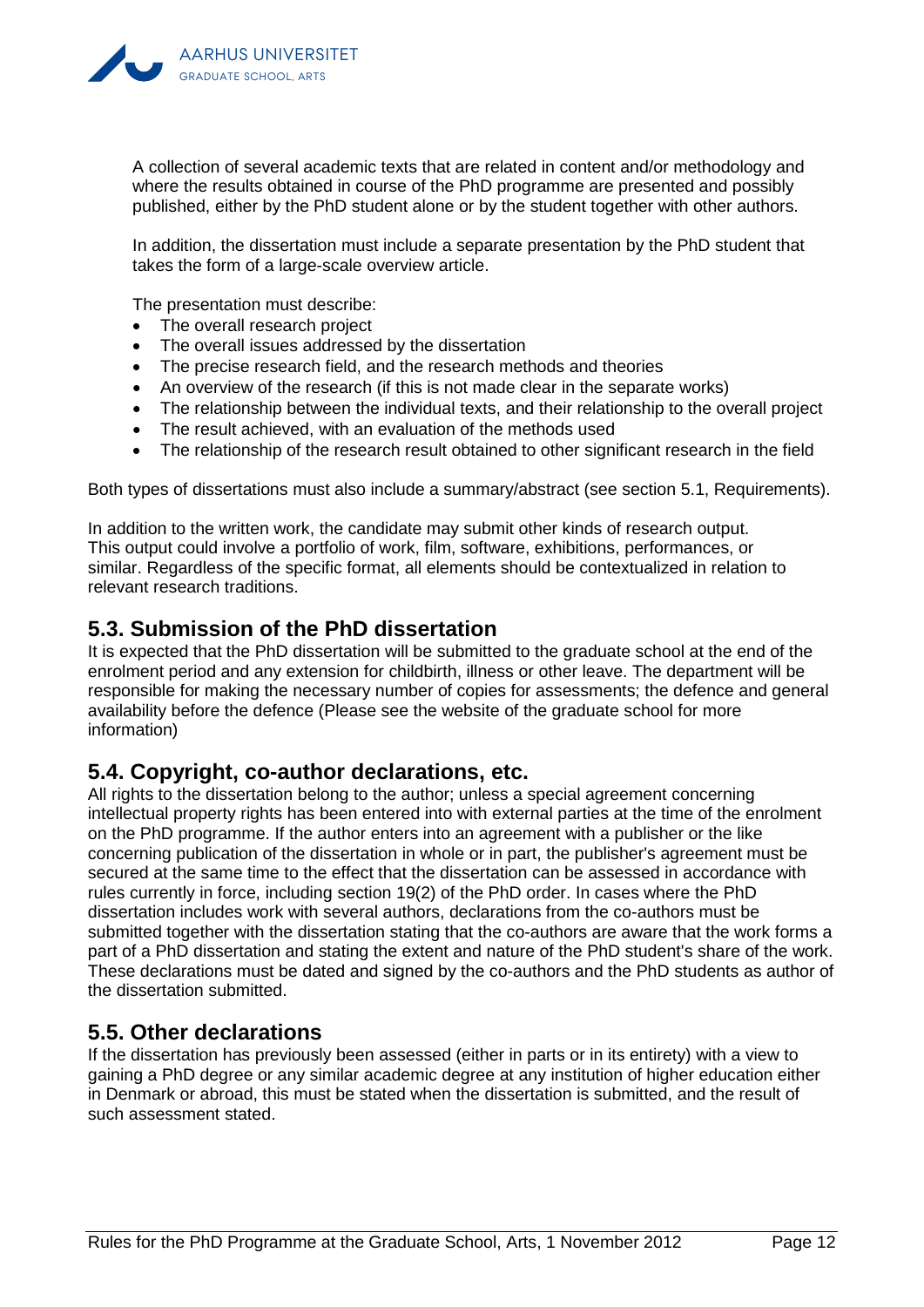

## <span id="page-14-0"></span>**5.6. Statement by the principal supervisor concerning the PhD programme**

Simultaneously with the submission of the dissertation, or at the latest one week after it has been submitted, the principal supervisor must submit a statement to the graduate school concerning the completion of the PhD programme, including the completion of the individual elements in the PhD plan. An overview of the PhD student's portfolio (participation in PhD courses, seminars, academic conferences, etc.; periods in other research environments, including overseas; and teaching activities and/or other forms of academic communication) must be attached to the principal supervisor's statement. The overview must be submitted in English possibly Danish versions, and will later form degree supplement to the PhD certificate. The principal supervisor's statement must be expressed as a declaration concerning the extent to which the principal supervisor can approve the PhD programme as having been satisfactorily completed as a fulfilment to the requirements of the PhD order.

If the principal supervisor's statement reports that the PhD student has not satisfactorily completed the PhD programme, the student must be given at least two weeks to comment on the principal supervisor's statement, the previous semi-annual evaluations, and any comments by the PhD student as to whether the PhD programme has been satisfactorily completed.

The PhD dissertation can only be assessed if the PhD programme as a whole is assessed as having been satisfactorily completed.

### <span id="page-14-1"></span>**5.7. Ending the PhD programme**

The PhD student's enrolment ceases on the submission of the dissertation. If the dissertation has not been submitted by the end of the enrolment period, enrolment ceases at the end of the set enrolment period. The head of the graduate school may decide to extend the enrolment for a specified period if there is a prospect that the dissertation will be submitted within a reasonable time, and if so recommended by the principal supervisor in a semi-annual evaluation. (cf. 4.3, last paragraph)

### <span id="page-14-2"></span>**5.8. Submission of a dissertation without enrolment on a PhD programme: Section 15(2)**

In special cases, the graduate school may decide that a dissertation may be accepted for assessment without the author having completed a formal PhD programme, if the author has acquired comparable qualifications in other ways. The author may, for example, have taken courses, had contacts with active research environments, and communicated knowledge and/or taught at a relevant level within the academic area.

One copy of the dissertation must be submitted to the graduate school together with a statement of how the applicant claims to have met the requirements of a PhD programme, as laid down in the PhD order. A declaration from the applicant must be submitted together with the dissertation stating whether the dissertation has previously been submitted for assessment, and if so where.

The graduate school will request an opinion from one or more of the professors, associate professors or other qualified people with the most appropriate academic expertise as to whether the dissertation can be accepted for assessment. On the basis of the expert recommendation, the head of the graduate school will decide whether to accept the dissertation for assessment.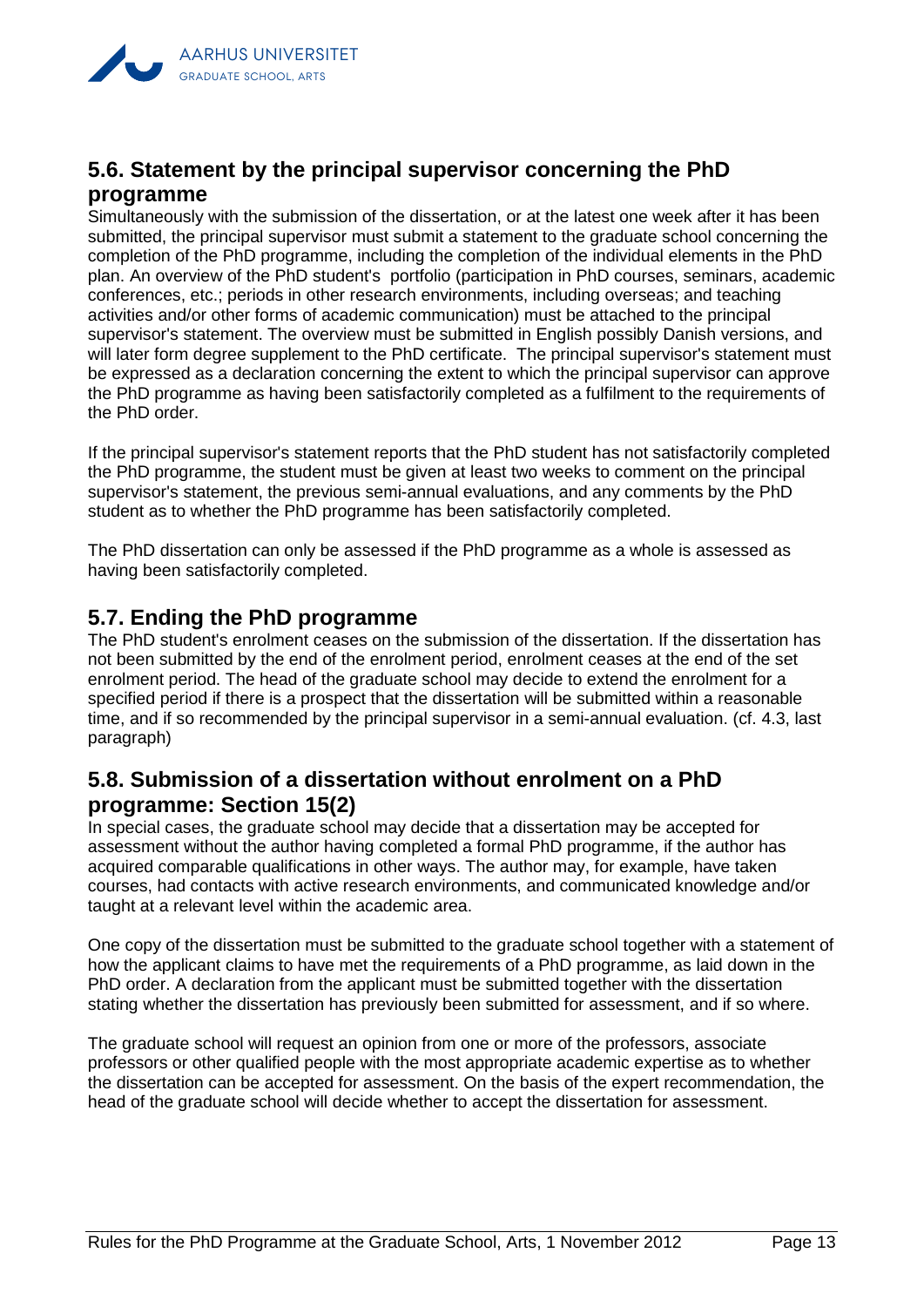

# <span id="page-15-0"></span>**6. The Assessment Committee**

#### <span id="page-15-1"></span>**6.1. The composition of the assessment committee**

The assessment committee will comprise three members. Two members must be from other institutions, and at least one member must be from abroad. The members must be at least at the level of associate professor or have equivalent academic qualifications. All members of the committee must be expert, active and recognised researchers within the area of the PhD project. Both sexes must be represented in the assessment committee. The local committee member will be appointed as chair.

#### <span id="page-15-2"></span>**6.2. Procedure for appointing the assessment committee**

The principal supervisor must notify the PhD programme director of the expected submission of the PhD dissertation no later than two months in advance. If the expected submission date falls within the periods 15 June – 15 August or 15 December – 15 January, the notification must be no later than three months in advance.

Before submission of the dissertation and after consultation with members of the research environment, including the principal supervisor, the PhD programme director will make recommendations to the graduate school concerning the composition of the assessment committee.

The head of the graduate school will decide on the appointment of the committee. The PhD committee will be informed of the recommendation concerning the composition of the assessment committee. The members of the PhD committee may object to the composition of the assessment committee within seven days of being informed.

The author of the dissertation may object to the composition of the assessment committee within a period set at a minimum of one week of being informed of the composition of the committee. If the author cannot accept the final decision on the composition of the assessment committee, he or she may withdraw the dissertation within a period of one week.

#### <span id="page-15-3"></span>**6.3. The work of the assessment committee**

The principal supervisor sits on the assessment committee without voting rights. The principal supervisor will participate in the work of the assessment committee, including informing the assessment committee of any factors which may have a bearing on their academic assessment, and must be kept informed of drafts of the committee's preliminary assessment.

#### <span id="page-15-4"></span>**6.4. Timetable for assessment of the dissertation**

The committee's preliminary assessment must be ready within two months of the submission of the dissertation, and the defence must take place at the latest three months after the submission of the dissertation to the graduate school. The month of July is not included when calculating the twomonth deadline.

The timetable must include one week for the approval by the graduate school of the committee's preliminary assessment. This means that the PhD student should receive the preliminary assessment at the latest two-three weeks before the defence. The final date for the defence must be agreed with the PhD student once it is clear that the dissertation is accepted for defence.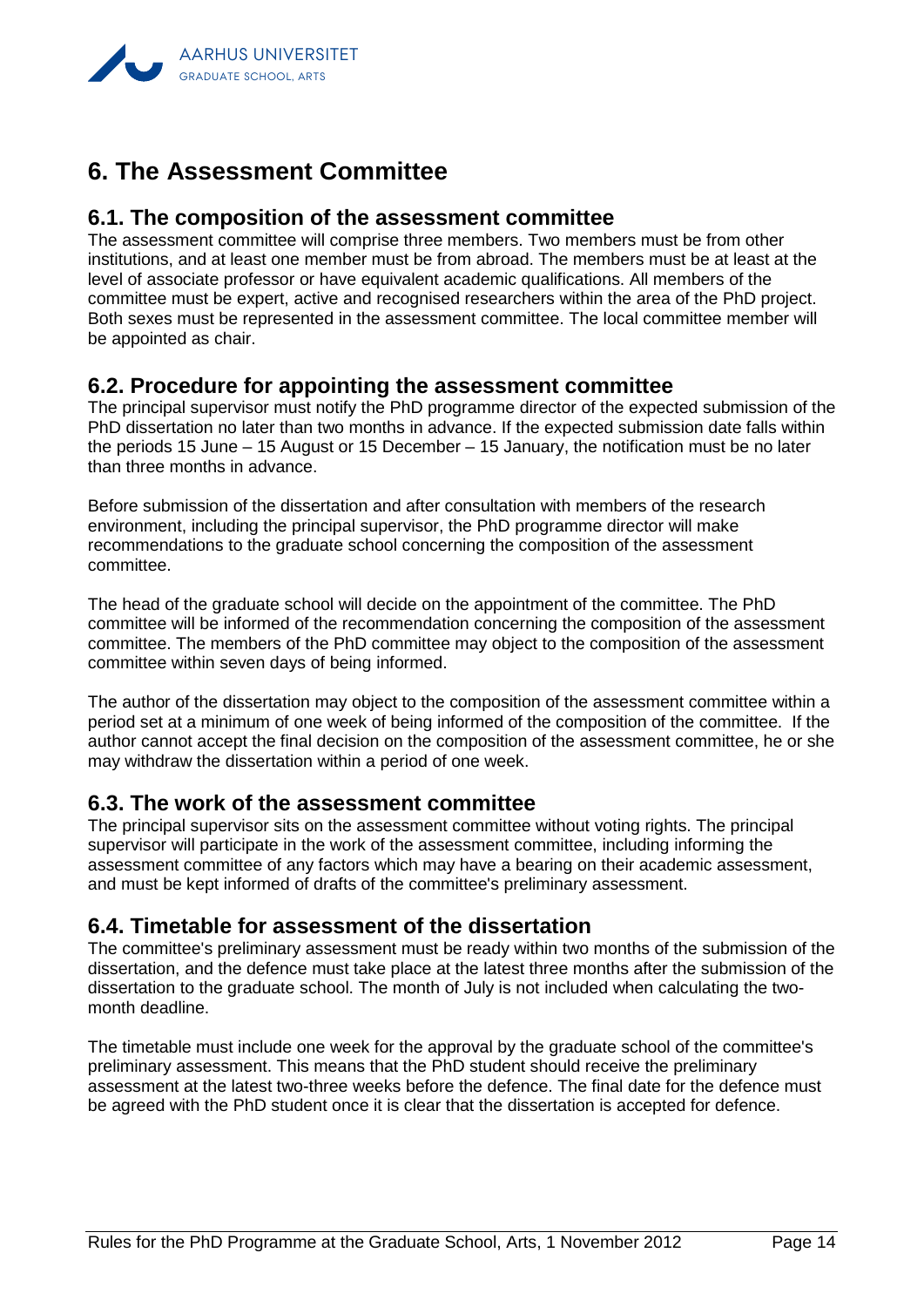

# <span id="page-16-0"></span>**7. The preliminary assessment of the PhD dissertation**

At the latest two months after establishment, the assessment committee must submit a unanimous or majority reasoned preliminary assessment to the graduate school as to whether the dissertation in its current form is acceptable as the basis for the award of a PhD degree. In the event that the committee is not unanimous in its view, the assessment will be a majority decision. The preliminary assessment must be prepared in accordance with the graduate school's guidelines on PhD assessments.

#### <span id="page-16-1"></span>**7.1. The work of the assessment committee**

The chair of the assessment committee will inform the committee of the current rules for the assessment. The chair is responsible for coordinating the work of the committee and ensuring that deadlines and other formal requirements are met. The chair is also responsible for ensuring the quality of the language of the text of the assessment, so that it reads as an entity and so that there that there is clear relationship between the premises and the conclusion. The head of the graduate school will be available for consultation and advice and should be contacted as required. Any contact between the committee and the PhD student must go via the graduate school secretariat.

The preliminary assessment must contain a brief summary and a reasoned, critical evaluation of the academic quality of the dissertation in an international perspective. The premises on which the committee's assessment and conclusion are based must be clearly apparent. It must be stated whether or not the assessment is unanimous. The assessment must end with one of the following conclusions: a) the PhD dissertation is acceptable for defence or b) the PhD dissertation is not acceptable for defence.

The preliminary assessment may not exceed 5-7 pages in length.

The PhD programme director will recommend the preliminary assessment for approval by the head of the graduate school.

#### <span id="page-16-2"></span>**7.2. The PhD dissertation is acceptable defence**

If the committee's assessment is that the dissertation is acceptable for defence, the defence can take place. After approval by the head of the graduate school, the preliminary assessment will be sent to the author.

The chair of the assessment committee may accept very limited amendments to the dissertation before the oral defence, which must not be delayed because of this.

## <span id="page-16-3"></span>**7.3. The PhD dissertation is not acceptable for defence**

If the committee's assessment is that the dissertation is not acceptable for defence, the preliminary assessment must contain, in addition to academic statements, with separate statements of minority and majority assessment, an assessment whether the dissertation can be resubmitted in revised form, and if so with what deadline.

After approval of the preliminary assessment by the graduate school, the assessment will be sent to the author and the principal supervisor, who may if they wish comment on the assessment within a period set as a minimum of two weeks.

On the basis of the preliminary assessment and the comments from the principal supervisor and the author, the head of the graduate school will decide among the options below.

1. That the PhD defence of the dissertation cannot take place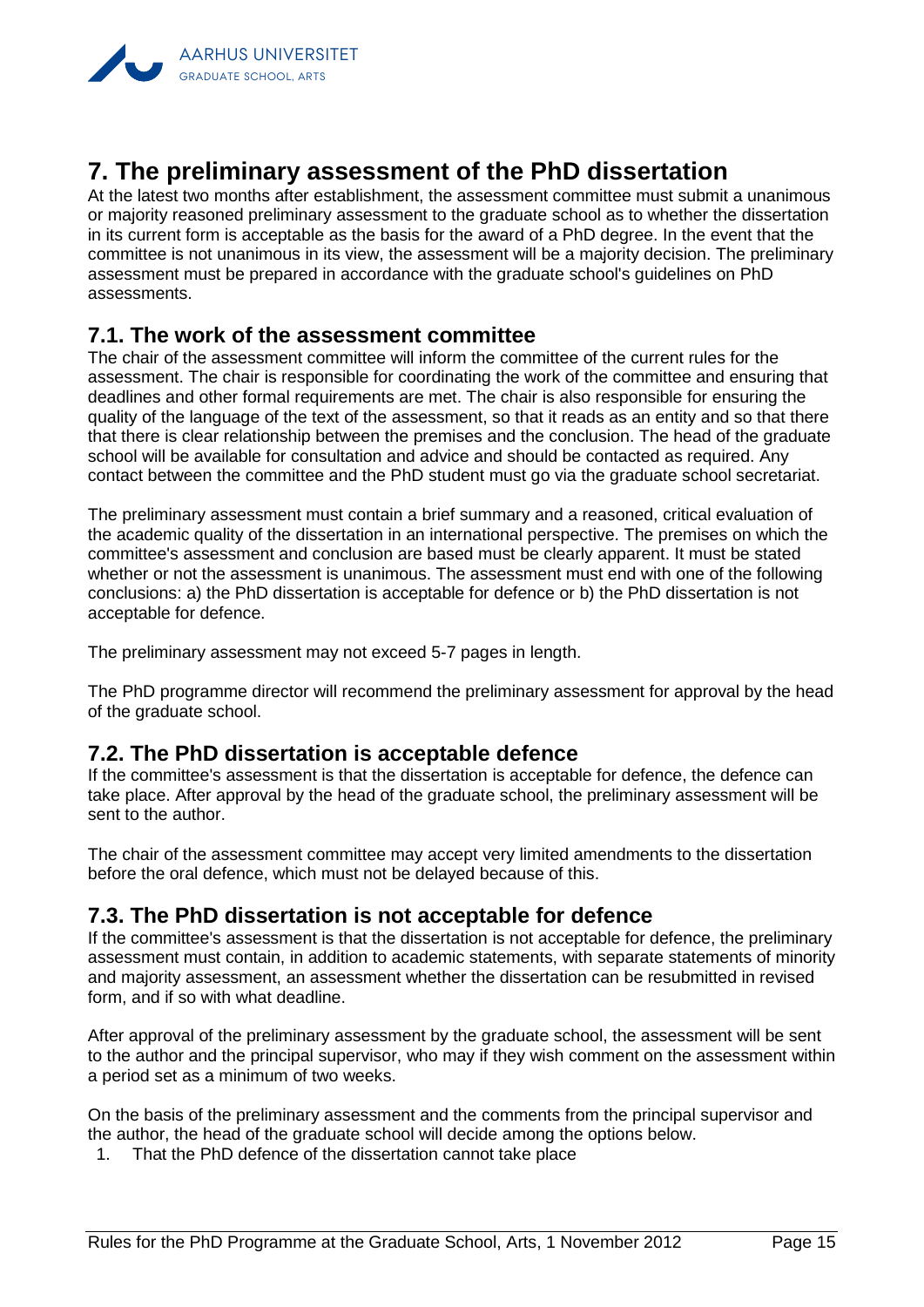

- 2. That the PhD dissertation may be resubmitted in a revised version within a period set as a minimum of three months. If the PhD dissertation is resubmitted, it will be assessed by the same assessment committee, unless special circumstances apply.
- 3. That the PhD dissertation is to be reassessed by a new assessment committee.

# <span id="page-17-0"></span>**8. Defence of the PhD dissertation**

The defence may take place at the earliest two weeks after the assessment committee has submitted its preliminary assessment. The defence must take place at the latest three months after the submission of the PhD dissertation. The month of July is not included when calculating the three-month deadline. The date and time of the defence must be agreed with the author. The defence may not be held outside the period of the normal semesters, i.e. not in January or July-August. The department concerned is responsible for the practical arrangements for the defence.

## <span id="page-17-1"></span>**8.1. Announcement of the defence and making available the PhD dissertation**

The graduate school will publish the time and place of the defence. PhD theses are covered by the Danish Archives Act (Arkivloven). PhD theses in paper format that are made available to the public exclusively in accordance with the requirements of the PhD order are not covered by the Danish Legal Deposit Act (Pligtafleveringsloven).

If the author publishes a PhD dissertation under this condition, it must be stated whether publication is in the same or a different format.

## <span id="page-17-2"></span>**8.2. The conduct of the defence**

The members of the assessment committee and the principal supervisor must be present at the defence. If possible, other supervisors should also be present at the defence. Under special circumstances, the graduate school may give permission for at member of the assessment committee (though not the chair) to participate via video link.

The defence will normally be chaired by the PhD programme director. The PhD programme director may instead nominate another suitable qualified member of the academic staff to chair the defence.

The defence may last a maximum of three hours, including a break of around 15 minutes. After an introduction by the chair, the author of the dissertation will present his or her work. This presentation may last a maximum of 30 minutes. Then the author will be examined by the members of the assessment committee on issues related to the PhD dissertation. The opposition to the dissertation will take the form of a critical dialogue with the author. The opposition will give the author the opportunity to defend his or her research, including the theories and methods used in the dissertation. The members of the assessment committee will decide among themselves the order in which they will speak, though the chair of the committee normally speaks last. The two external opponents will normally have 40 minutes each, while the chair of the assessment committee will normally have 30 minutes both for making points in opposition and for summing up. The chair of the defence may give other people the opportunity to make points during the defence. Those who wish to make points must give notice of this at the latest during the break in the defence proceeding. Points from the audience will be taken immediately after the break, and may not take more than 20 minutes in total. After all the contributions to the discussion have been made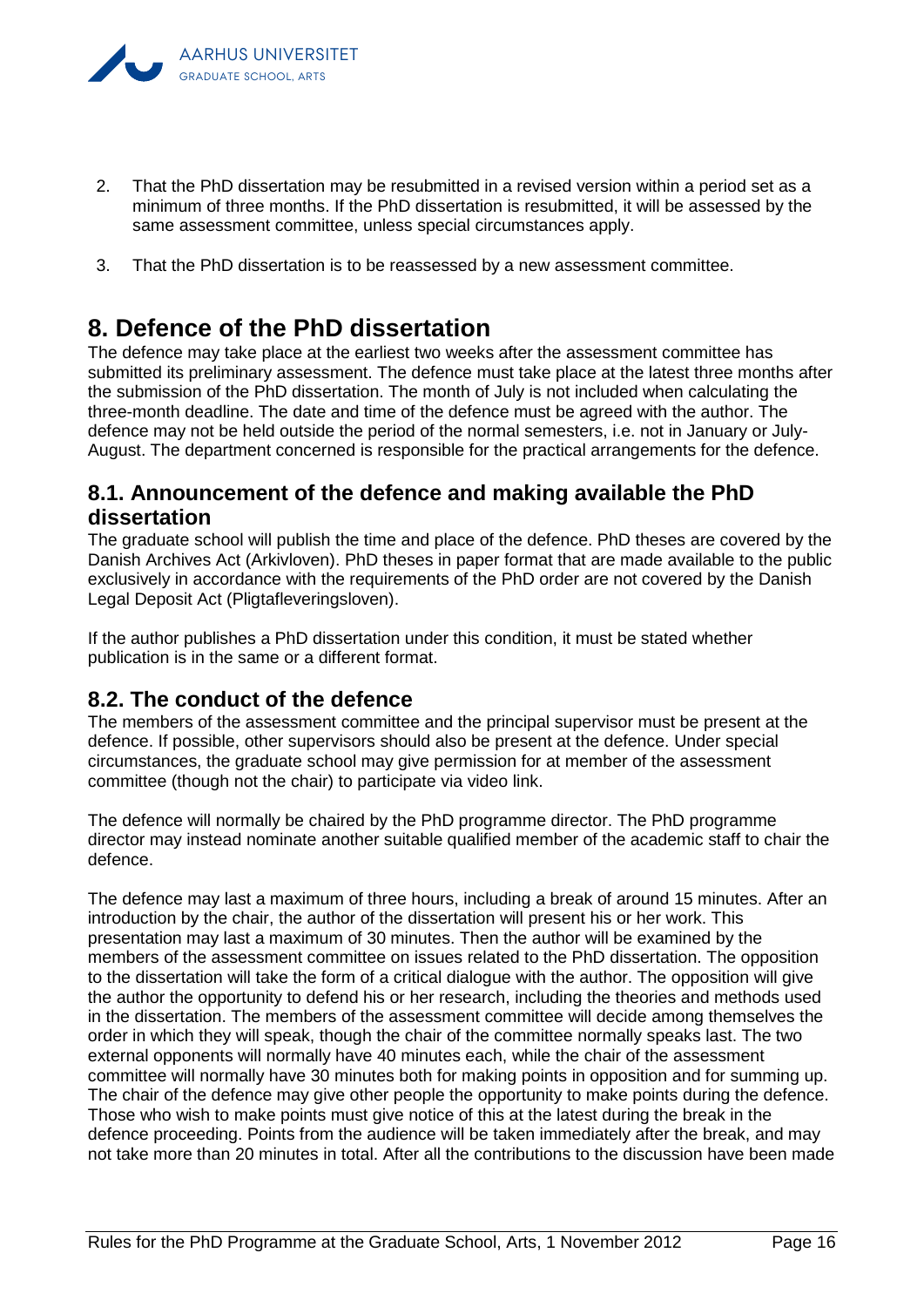

and answered, the chair of the assessment committee will round off the defence by summing up. This will end the defence.

Immediately after the end of the defence, the assessment committee will withdraw to at room to make a decision as to whether they will recommend the award of the PhD degree on the basis of the defence. If the members of the committee are unanimously of the opinion that the PhD degree can be awarded, the chair of the committee may announce this orally.

# <span id="page-18-0"></span>**9. Award of the PhD Degree**

### <span id="page-18-1"></span>**9.1. The final recommendation**

The assessment committee must put forward its final recommendation at the latest one week after the defence, together whit an overall assessment of the dissertation and the oral defence. The assessment committee must prepare its recommendation in accordance with the graduate school's guidelines for PhD recommendations. The recommendation must be reasoned, and in the event of disagreement, the majority view will prevail.

The Academic Council will award the PhD degree if the assessment committee submits a recommendation to that effect.

If the recommendation of the assessment committee is negative, the Academic Council may decide to allow the dissertation to be assessed by a new assessment committee, if so requested by the author within a period set as a minimum at one week.

#### <span id="page-18-2"></span>**9.2. Possible recommendation concerning publication**

If the assessment committee so wishes, the final recommendation may be supplemented with a recommendation concerning the publication of the results.

#### <span id="page-18-3"></span>**9.3. The PhD degree certificate**

The university will issue a certificate of the award of the PhD degree. The certificate will be in Danish and in English. An overview of the entire PhD programme will be attached to the certificate (see section 5.6).

#### <span id="page-18-4"></span>**9.4. Certificate of completion of sections of the PhD programme**

PhD student who have not completed their full PhD programme and receive a degree may obtain, on written application to the graduate school, written documentation in Danish and English of the elements of the PhD programme which they have completed satisfactorily.

# <span id="page-18-5"></span>**10. Institutional Rules**

The university may, when there is a good reason and in special circumstances, give exemptions from those rules which are made by the university alone. The graduate school/PhD committee may, when there is a good reason and in special circumstances, give exemptions from those rules which are made by the graduate school/PhD committee alone. Applications should be submitted to the head of the graduate school.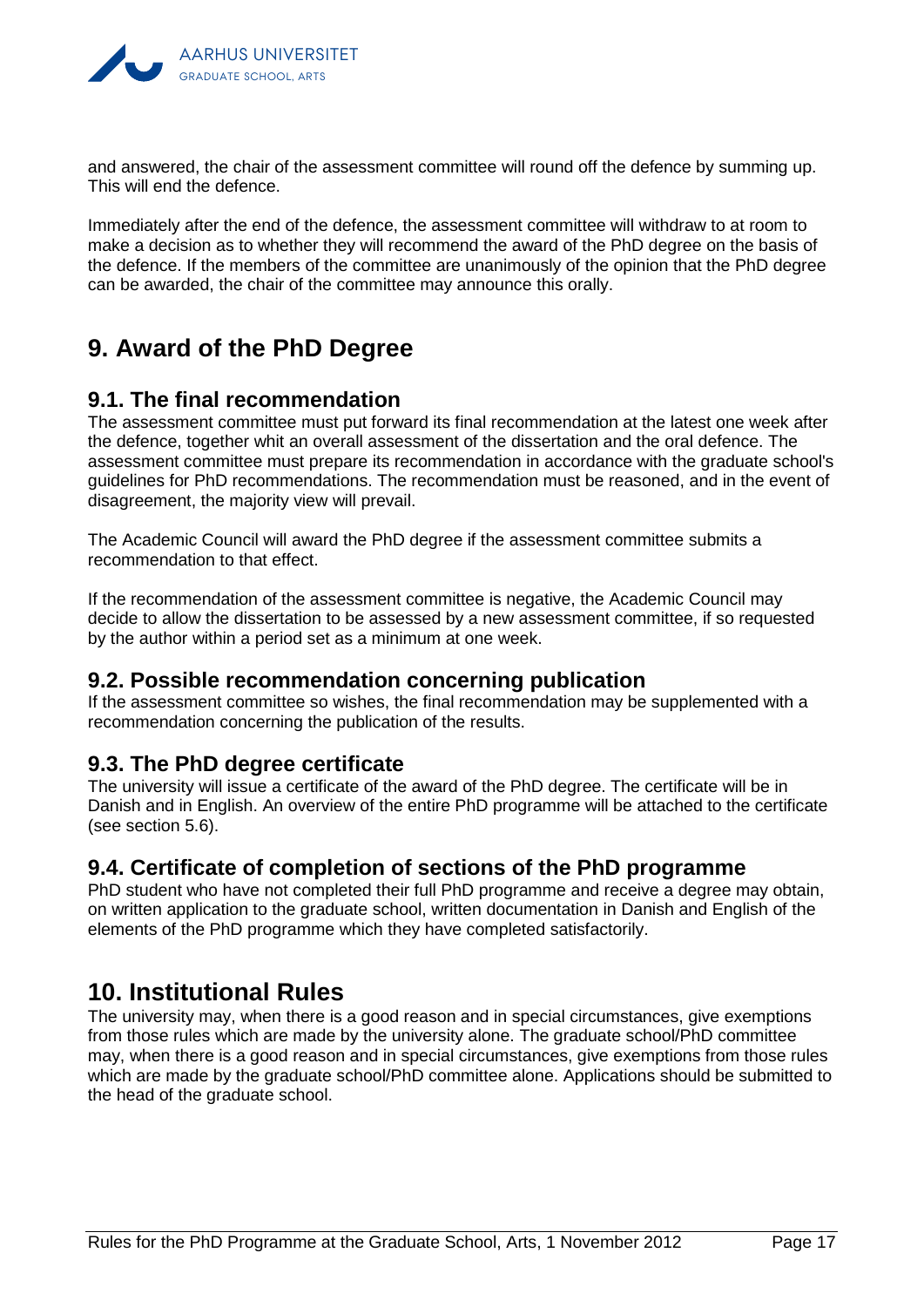

# <span id="page-19-0"></span>**11. Other Rules**

### <span id="page-19-1"></span>**11.1. The industrial PhD scheme**

The following rules will apply to PhD students if their study is financed by Danish Council for Technology and Innovation (Industrial PhD Scheme; see section 26 of the PhD order). In addition to a principal supervisor, the head of the graduate school will appoint a supervisor connected to the firm at which the PhD student is employed. The supervisor must be qualified within the relevant field. At least one of the members of the assessment committee must have business-related research experience within the relevant field. In accordance with section 27 of the PhD order, the Ministry for Science, Technology and Innovation may grant exemptions from the provisions of the PhD order.

#### <span id="page-19-2"></span>**11.2. Complaints etc.**

The decision of the graduate school/Academic Council may only be appealed to the Ministry of Science, Technology and Innovation when legal issues is involved. The deadline for submission of a complaint is two weeks from the day the decision was notified to the complainant. PhD students and author who has not completed a PhD programme must have had his or her dissertation accepted for assessment. The complaint must be submitted to graduate school/PhD Committee, which will issue an opinion. The complaint will have the opportunity to comment on this opinion within a period set as a minimum at one week. The graduate school will forward the complaint to the Agency enclosing the university's opinion and any comments from the complainant. It is not possible to refer the decisions of the Agency to any higher administrative authority.

# <span id="page-19-3"></span>**12. Commencement and interim Provision**

PhD students who began their PhD programme before 1. February 2008 are entitled to complete the PhD programme in accordance with the provisions of Ministerial Order no. 114 of 8 March 2002; however, the assessment and defence of the dissertation and the decision on the award of the PhD degree will be subject to the provisions of the PhD order (Ministerial Order no. 18 14 January 2008) and of these rules. Applications from the PhD students enrolled on programmes before 1. February 2008 to complete their PhD programme under the provision of the Ministerial Order of 8 March 2002 must be submitted to the graduate school. The head of the graduate school is responsible for approving such applications.

These rules for the graduate will come into force as of 1 November 2012.

PhD students enrolled on the PhD programme before 1 November 2012 may apply for an exemption that will allow them to continue to work under provisions of the original rules for their programmes with sections 4, 5.1 and 5.2 of these rules.

*Changes after 1 November 2012: New PhD Order of 27 August 2013 (no. 1039).*

*Due to the adjustments of the organization at Arts the rules were subsequently revised on 29 October 2015.*

*Section 3.2 revised on 5 October 2016: Co-supervisors are no longer required to have the level of associate professor or equivalent as a minimum.*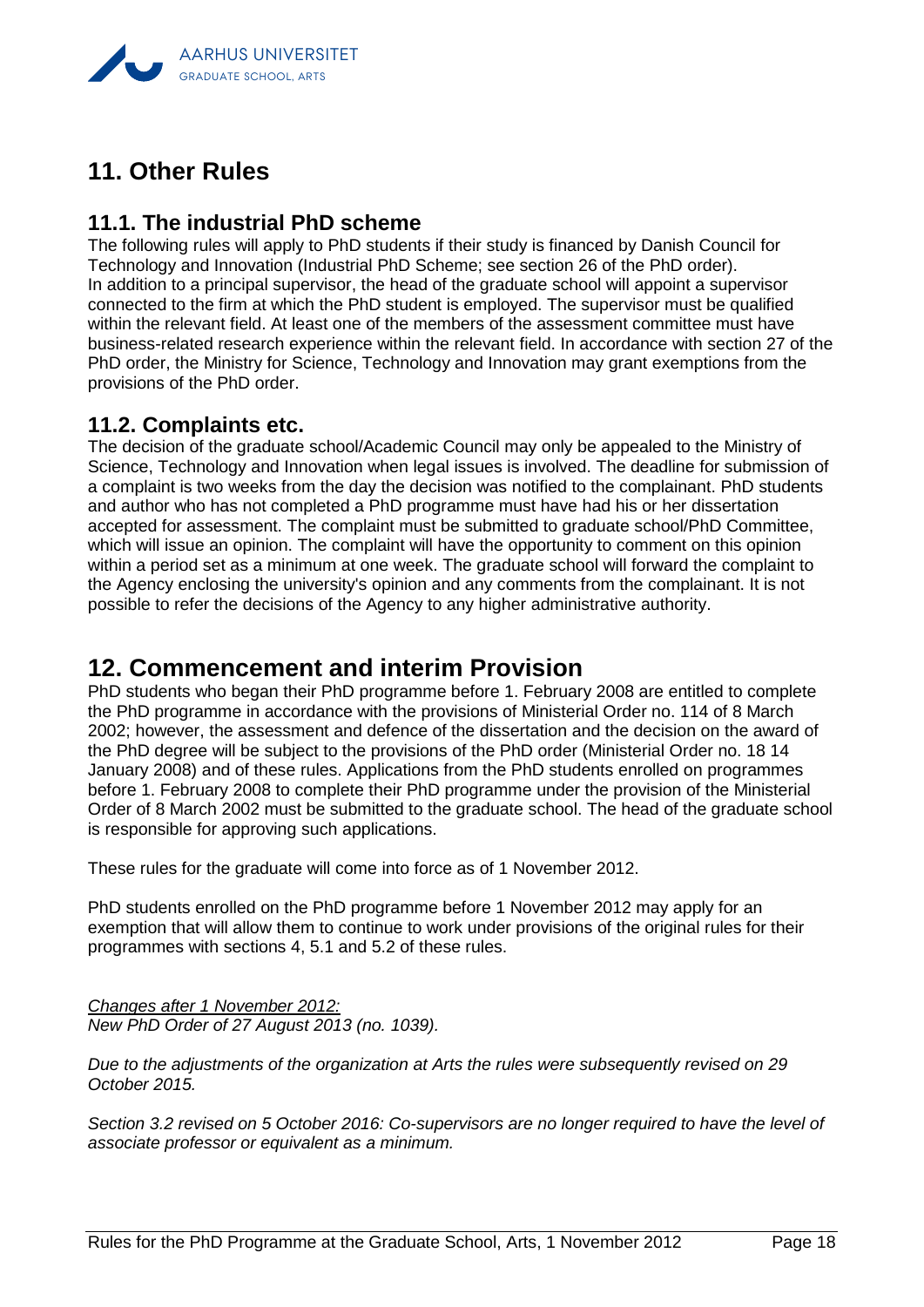

*Section 5.2 revised on 22 November 2016: New paragraphs about "submission other kinds of research output".*

*Section 5.5 revised on 22 June 2017: "PhD degree" added to the paragraph.*

*Section 5.8 revised on 26 February 2018: The sentence "The graduate school will request an opinion from the professors …" was added "one or more of".*

*Section 6.1 revised on 4 April 2018: Clarification of the external and internal members.*

*Section 4.1 revised on 19 December 2018: Clarification of the PhD Plans section 5 about a longterm and continuous period of research lasting at least two months.*

*Section 6.4 revised on 28 January 2019: Clarification of the receipt of the preliminary recommendation before the defence.*

*Section 4.3 revised on 11 April 2019: Clarification of the thesis-seminar.*

*Section 5.1 revised on 29 October 2021: The sections about the length of the dissertation (max. 300 pages) for PhD student enrolled before 1 February 2009 was removed.*

*Section 5.2 revised on 29 October 2021: Clarification of article based dissertations.*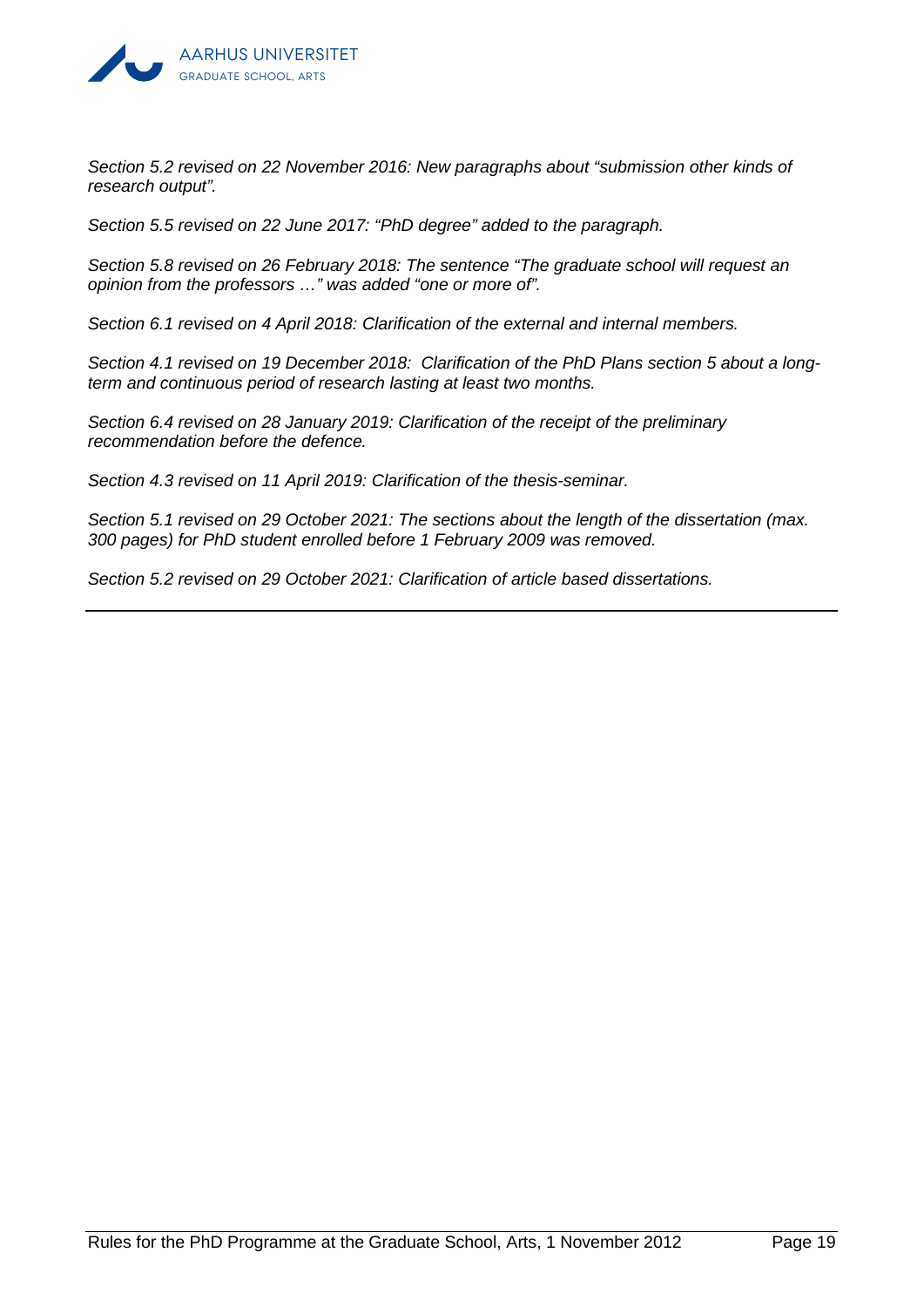

# <span id="page-21-0"></span>**Supplements to the general guidelines relating to the PhD programme at the Graduate School, Arts.**

<span id="page-21-1"></span>**The four-year PhD programme – Midway assessment (qualifying exam) etc.**

#### <span id="page-21-2"></span>**1. Qualifications**

In order to be considered for enrolment on the four-year PhD programme at the graduate school, applicants must be the time of enrolment have completed a three-year or four-year Bachelor's degree and passed the first year of a Master's degree in a relevant discipline, or have obtained qualifications of an equivalent level in some other way. Applicants must thus be able to document their knowledge of the theories and methods used in the relevant academic area or, in the case of interdisciplinary applications, the relevant academic areas. It is possible to apply for admission to the PhD programme before the above qualifications have been obtained, but admission is conditional on the requirements being fulfilled by the date of enrolment.

#### <span id="page-21-3"></span>**2. Enrolment**

The four-year PhD programme is divided into Part A (the first two years) and Part B (the final two years). During Part A, PhD students are simultaneously enrolled as both Master's degree students and as PhD students. At the end of Part A, PhD students obtain their Master's degrees.

#### <span id="page-21-4"></span>**3. Content of Part A of the four-year PhD programme**

Part A of the four-year PhD programme includes the completion of the Master's degree programme in parallel with the first year of the three-year PhD programme. The content of Part A of the PhD programme must be agreed between the PhD student and the principal supervisor and must be set out in the individual PhD plan. See also section 7 of the PhD order of 14 January 2008 regarding the elements of the PhD programme.

#### <span id="page-21-5"></span>**4. Preparation for completion of the Master's degree**

During part A, PhD students must finish accumulating Master' degree qualifications equivalent to 90 ECTS points and also write a dissertation equivalent to 30 ETCS points or one or more texts which are together equivalent to a dissertation at Master's degree level and thus qualify for the award of a Master's degree of 120 ETCS points.

If a PhD student is not already enrolled on one of the faculty's Master's degree programmes at the time of the enrolment for the PhD programme, the student will be enrolled on such a Master's degree programme. At the beginning of the programme, the PhD student must agree with the principal supervisor what courses on the Master's degree programme he or she will take.

PhD students may be admitted to the PhD programme with a minimum of 60 ETCS point and a maximum of 90 ETCS points on the Master's degree programme on the recommendation of the expert assessment committee. If a Danish Master's degree programme has been extended and has a prescribed duration of 150 ECTS points, the applicant must have accumulated at least 90 ECTS points and no more than 120 ECTS points at the time of their enrolment.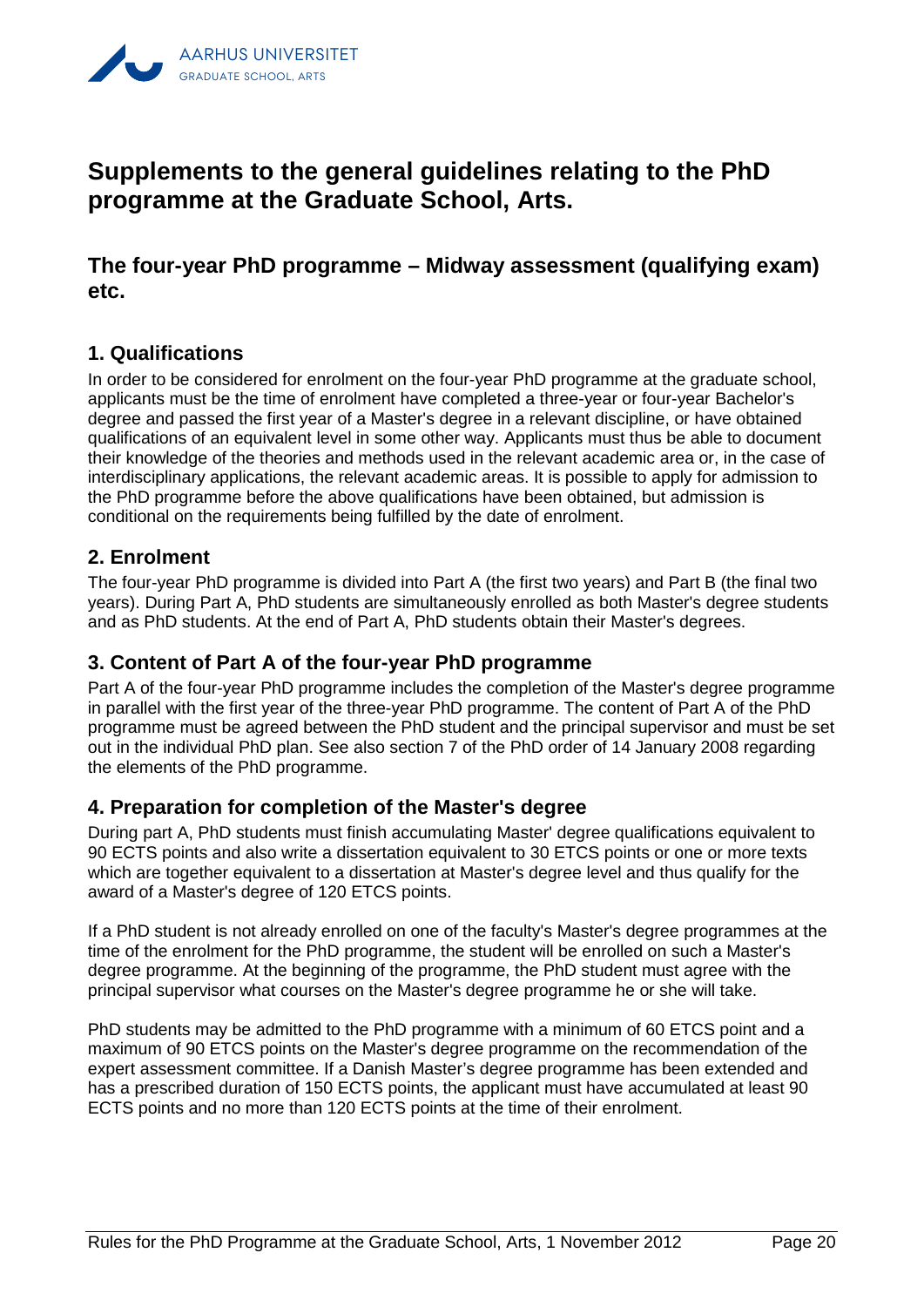

Please note that students cannot apply for the 4+4 scheme with an ongoing Master's degree programme if the student has already completed another Master's degree programme corresponding to a Danish two-year Master's degree programme (120 ECTS points).

Responsibility for the content of the Master's degree course and for the examinations on this course lies with the relevant board of studies. Responsibility for the overall PhD programme lies with the graduate school and the PhD committee.

#### <span id="page-22-0"></span>**5. Course elements on the Master's degree programme**

The courses on the Master's degree programme must have a content that is suitable for developing the PhD student's relevant methodological and theory competencies for his or her work on the PhD project. The examinations on the Master's degree programme must fulfil the requirements on the University Programme Order (Uddannelsesbekendtgørelsen) for graduation and external assessment for the award of the Master's degree. The selection of Master's degree courses is a matter for agreement between the PhD student and the principal supervisor. Examinations will be governed by the Master's degree curriculum. The role of the Master's degree courses in the PhD programme must be described in the PhD plan. This applies only to Master's degree courses taken after enrolment.

#### <span id="page-22-1"></span>**6. Departmental work**

During Part A of the programme, PhD students will be offered paid work. An agreement will be entered into concerning the nature and performance of departmental work between the director of studies (on behalf of the department) and the PhD student. Please see the special guidelines concerning PhD students' paid departmental work (840 hours in total).

#### <span id="page-22-2"></span>**7. The PhD project**

A PhD student is enrolled on the four-year PhD programme on the basis of a project outline. During the first three months of the PhD programme, this will be developed into a provisional PhD project description, and this must be attached to the PhD plan (see below). The plans for the PhD project must be further developed in consultation with the student's supervisor during the first year, so that a fully developed project description with a sound methodological and theoretical basis will be ready by the time of the second semi-annual evaluation. The PhD plan must be updated regularly as the PhD project description is developed. The revised PhD project description must be presented to the graduate school for approval together with the second semi-annual evaluation and the updated PhD plan.

#### <span id="page-22-3"></span>**8. The midway assessment in the four-year PhD programme**

The four-year PhD programme Part A will conclude with a midway assessment (the qualifying exam). The midway assessment may take the form of the Master's degree final examination alone or of the Master's degree final examination with admission to Part B. The prerequisite for completion of the midway assessment is that the student has passed 90 ETCS point on the Master's degree programme. The PhD student must decide on the basis of the third semi-annual assessment and in consultation with the principal supervisor what form the assessment will take on the basis of the development of the PhD project and progress in the PhD programme work to date.

#### <span id="page-22-4"></span>**9. Master's degree final examination**

PhD students who elect the Master's degree final examination must complete a 30-ETCS-point Master's degree dissertation in the fourth semester in accordance with the current rules for such theses. If the dissertation is assessed to have passed and with the completions of a total of 120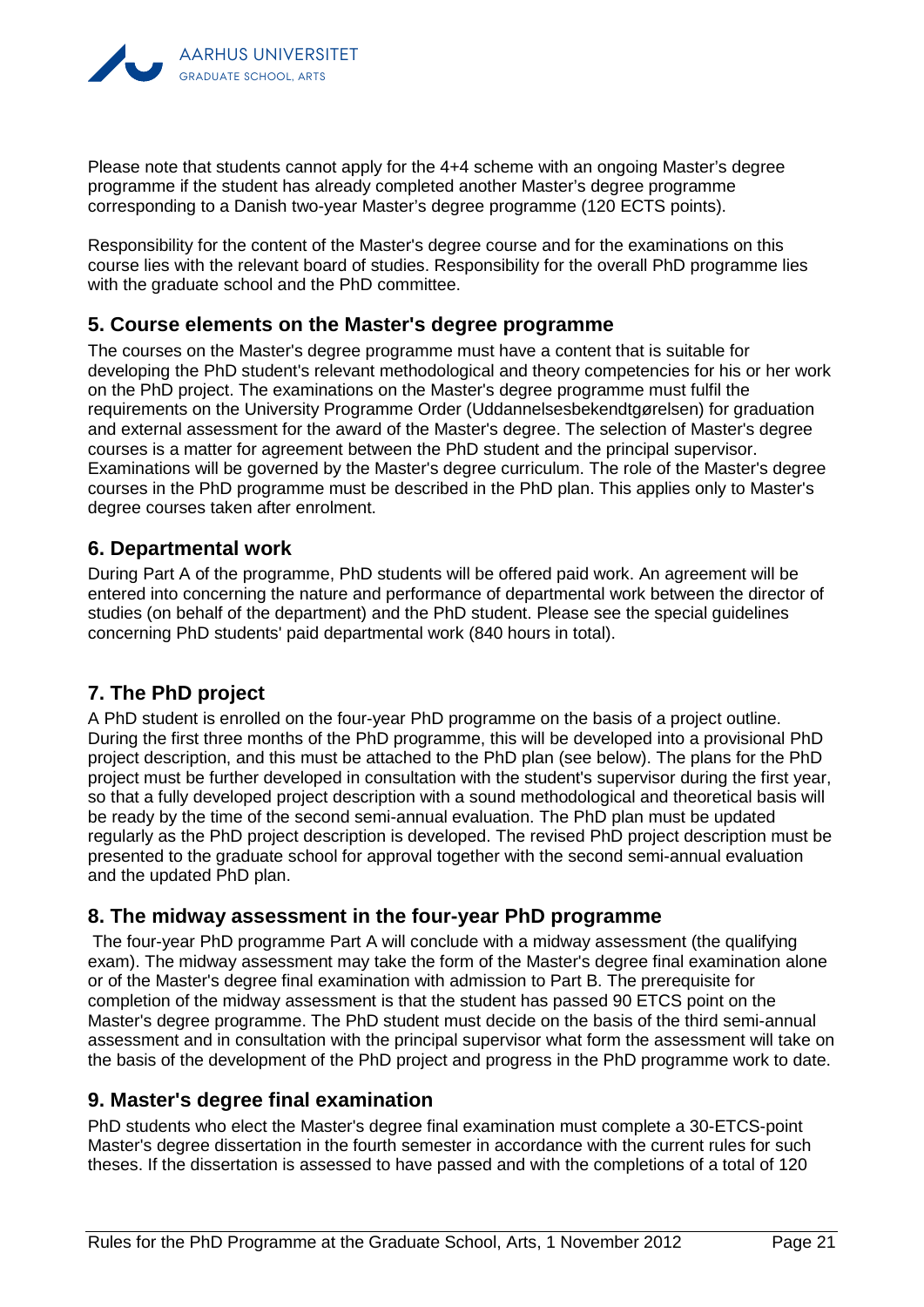

ETCS points, a Master's degree will be awarded. The dissertation will be assessed with an external examiner according to the 12-point grading scale. The student is entitled to receive dissertation supervision in accordance with the current rules for such thesis.

#### <span id="page-23-0"></span>**10. Master's degree final examination with acceptance on Part B**

PhD student who elect the Master's degree final examination with admission to Part B must submit one or more texts in the area of the PhD project in the fourth semester of Part A for assessment with an external examiner according to the 12-point grading scale. This written work will be assessed as a Master's dissertation in accordance with the current rules for such thesis. I the dissertation is assessed to have passed and with the completion of a total of 120 Master's degree ETCS point, a Master's degree will be awarded. The texts which are presented for assessment may be draft for one or more of the chapters of the PhD dissertation, other academic texts (e.g. conference papers or working papers), or a number of academic texts connected with the content of the PhD. Published articles, included in the MA thesis, may not be included again in the PhD dissertation. In making the assessment, account must be taken of the fact that the work may be in the nature of work in progress as a part of the PhD project. To make relationship with the PhD project clear, the project description should be submitted with the work. The principal supervisor will act as examiner for the assessment of the work as a Master's dissertation, and as a PhD supervisor for the midway assessment. The assessment of the dissertation must be completed before the end of Part A.

Two year after entry to the PhD programme, an overview of the planned sections and contents of the PhD dissertation must be added to the PhD plan, and also a proposal for the form of the dissertation, i.e. whether it is expected to be a monograph or composed of several shorter texts. At the same time, an extended and developed description must be added of the methods, theory and empirical basis of the research project. This description must put the work done to date into perspective in relation to existing research. These elements are to be included in the semi-annual evaluation.

The midway assessment, giving admission to Part B, will be considered to be passed after the Master's dissertation is assessed as passed and the fourth semi-annual evaluation is approved. Before the fourth semi-annual evaluation is carried out, there will be a discussion of the PhD project among the PhD student, the principal supervisor and the relevant PhD programme director (or a substitute selected by the PhD programme director). The discussion at the time of the fourth semi-annual evaluation will normally take place in January or August after the completion of the Master's dissertation assessment, and will in particular concern the status of the PhD project in relation to the PhD plan, including plans for the completion of the PhD dissertation during Part B. If after this discussion there is an agreement between the principal supervisor and the representative of the graduate school either to recommend or to advise the progression of the PhD student to Part B, this unanimity will form the basis for the decision of the head of the graduate school. If after this discussion there is no agreement between the principal supervisor and the representative of the graduate school. The latter will send a reasoned statement of opinion to the graduate school. The head of the graduate school will then take a decision on admission of the PhD student to Part B on the basis of the fourth semi-annual evaluation and this statement of opinion.

#### <span id="page-23-1"></span>**11. Part B of the four-year PhD programme**

Part B of the four-year PhD programme corresponds in its requirements and contents to the final two years of the three-year PhD programme. On passing the Master's degree and admission to Part B, the PhD student will be employed on a PhD fellowship.